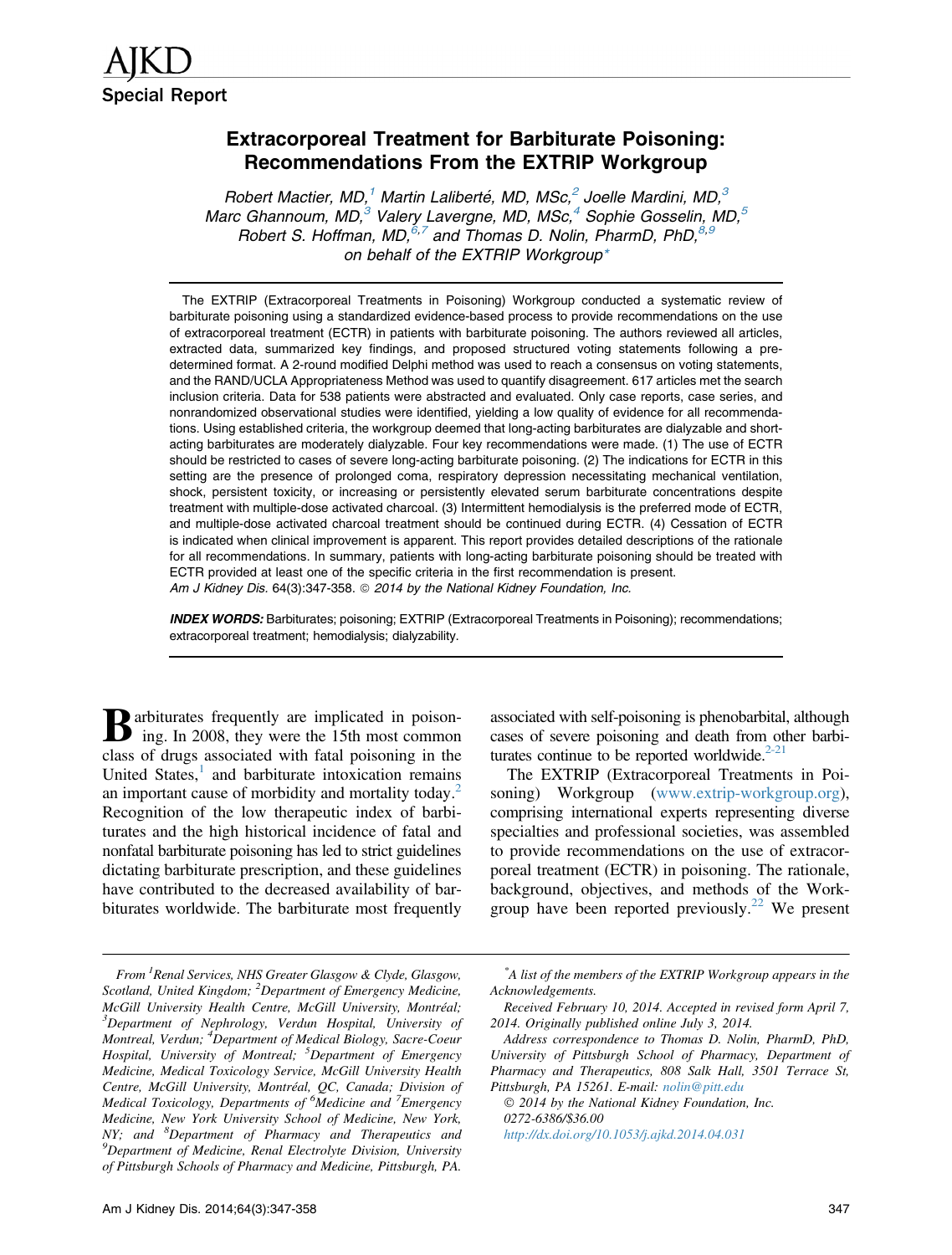<span id="page-1-0"></span>recommendations on the use of ECTR in patients with barbiturate poisoning based on a systematic review of relevant literature using a standardized evidencebased process.

# PHARMACOKINETICS OF BARBITURATES

All barbiturates are derivatives of barbituric acid and are classified according to their pharmacokinetic properties into long-acting and short-acting agents (consisting of ultrashort-, short-, and intermediate-acting agents). $^{23}$  Each barbiturate has a unique structure that relates to its effective duration of action. Short-acting barbiturates are more protein bound and lipid soluble than their long-acting counterparts; have a more rapid onset, higher pKa (logarithmic acid dissociation constant), and shorter duration of action; and are metabolized nearly exclusively in the liver.  $16,23-26$ Conversely, long-acting barbiturates accumulate less extensively in tissue (ie, their volume of distribution is smaller), are less lipid soluble, and are excreted as active drugs by the kidneys more readily. For example, the long-acting agent phenobarbital is a weak acid and approximately 20%-25% is excreted unchanged in urine, whereas  $\leq 5\%$  of pentobarbital is excreted unchanged.<sup>16,24</sup> Consequently, long-acting agents are more amenable to enhanced removal

Table 1. Physicochemical and Pharmacokinetic Properties of Barbiturates

|                                                 | <b>Long Acting</b> | <b>Short Acting</b> |
|-------------------------------------------------|--------------------|---------------------|
|                                                 |                    |                     |
| Representative barbiturate                      | Phenobarbital      | Pentobarbital       |
| Molecular weight (Da)                           | 232                | 226                 |
| pKa                                             | 7.2                | 7.9                 |
| Volume of distribution (L/kg)                   | $0.25 - 1.2$       | $0.5 - 1.0$         |
| Protein binding (%)                             | $20 - 60$          | $35 - 70$           |
| Elimination half-life (h)                       | 80-120             | 15-48               |
| Duration of action (h)                          | $6 - 12$           | $3 - 4$             |
| Total endogenous clearance<br>(mL/min)          | $5 - 12$           | 18-39               |
| Hepatic clearance (mL/min)                      | $4-9$              | 18-37               |
| Renal clearance (mL/min)                        | $1 - 3$            | $0.2 - 2$           |
| MDAC clearance (mL/min)                         | 84                 | <b>NA</b>           |
| HD clearance (mL/min)                           | 23-174             | $8 - 85$            |
| HP clearance (mL/min)                           | 26-290             | 49-115              |
| PD clearance (mL/min)                           | $4 - 8$            | $4 - 8$             |
| ET clearance (mL/min)                           | 7                  | <b>NA</b>           |
| Potentially fatal ingested<br>dose(g)           | >5                 | >3                  |
| Potentially fatal serum<br>concentration (mg/L) | 80                 | 50                  |

Note: Data from.[16,25,26,105,135](#page-8-0)

Abbreviations: ET, exchange transfusion; HD, intermittent hemodialysis; HP, hemoperfusion; MDAC, multiple dose activated charcoal; NA, not available; PD, peritoneal dialysis; pKa, logarithmic acid dissociation constant.

using urinary alkalinization; historically, forced alkaline diuresis was used in cases of moderate phenobarbital poisoning. Table 1 summarizes physicochemical and pharmacokinetic data for barbiturates.

Hepatic metabolism is the main route of endogenous clearance of all barbiturates. They are well-known inducers of the hepatic cytochrome P450 (CYP) enzyme system and thus increase the metabolic clearance of medications that are CYP substrates. $23$  Barbiturates undergo CYP-mediated metabolism and exhibit autoinduction, which leads long-term users to develop tolerance. Although tolerance to the sedative-hypnotic effects of barbiturates develops, tolerance to the serum drug concentration associated with lethal toxicity (ie, respiratory failure) does not appear to develop. Thus, long-term users tolerate a higher dose but not a higher serum concentration before being at risk of lethal toxicity and will be at greater risk of drug withdrawal if concentrations are reduced rapidly using ECTR. $^{23,27}$ When barbiturates are combined with other central nervous system (CNS) depressants, such as alcohol, opiates, or benzodiazepines, overdose is even more dangerous due to additive depressant effects on the CNS and respiratory system.

# OVERVIEW OF BARBITURATE POISONING

In the United States, United Kingdom, and most other developed countries, intermediate-acting barbiturates such as butobarbital, secobarbital, and amobarbital are no longer licensed for use and can be prescribed only to patients who already take these drugs for intractable insomnia. Pentobarbital is used clinically as well as in veterinary practice and thus may be acquired and used for intentional poisoning. $4$  Therefore, the current recommendations focus on only barbiturates that are licensed for use at this time and use phenobarbital and pentobarbital as the representative barbiturates for longand short-acting agents, respectively.

Comprehensive clinical assessment is necessary when considering whether patients have a severe enough overdose to warrant ECTR. In particular, it is essential to evaluate the severity of barbiturate poisoning objectively, based primarily on its toxic effects observed in the CNS, pulmonary, and cardiovascular systems. $^{28}$  $^{28}$  $^{28}$ 

- CNS effects. Barbiturates mainly act in the CNS, though they may affect other organ systems indirectly. Direct effects include sedation and hypnosis at lower dosages. Symptoms of a moderate overdose typically include sluggishness, lack of coordination, slow speech, faulty judgment, and drowsiness. Shallow respiration and coma occur in severe poisoning.<sup>28</sup>
- Pulmonary effects. Barbiturates suppress the medullary respiratory center to induce respiratory depression. Patients with underlying chronic obstructive pulmonary disease are more susceptible to respiratory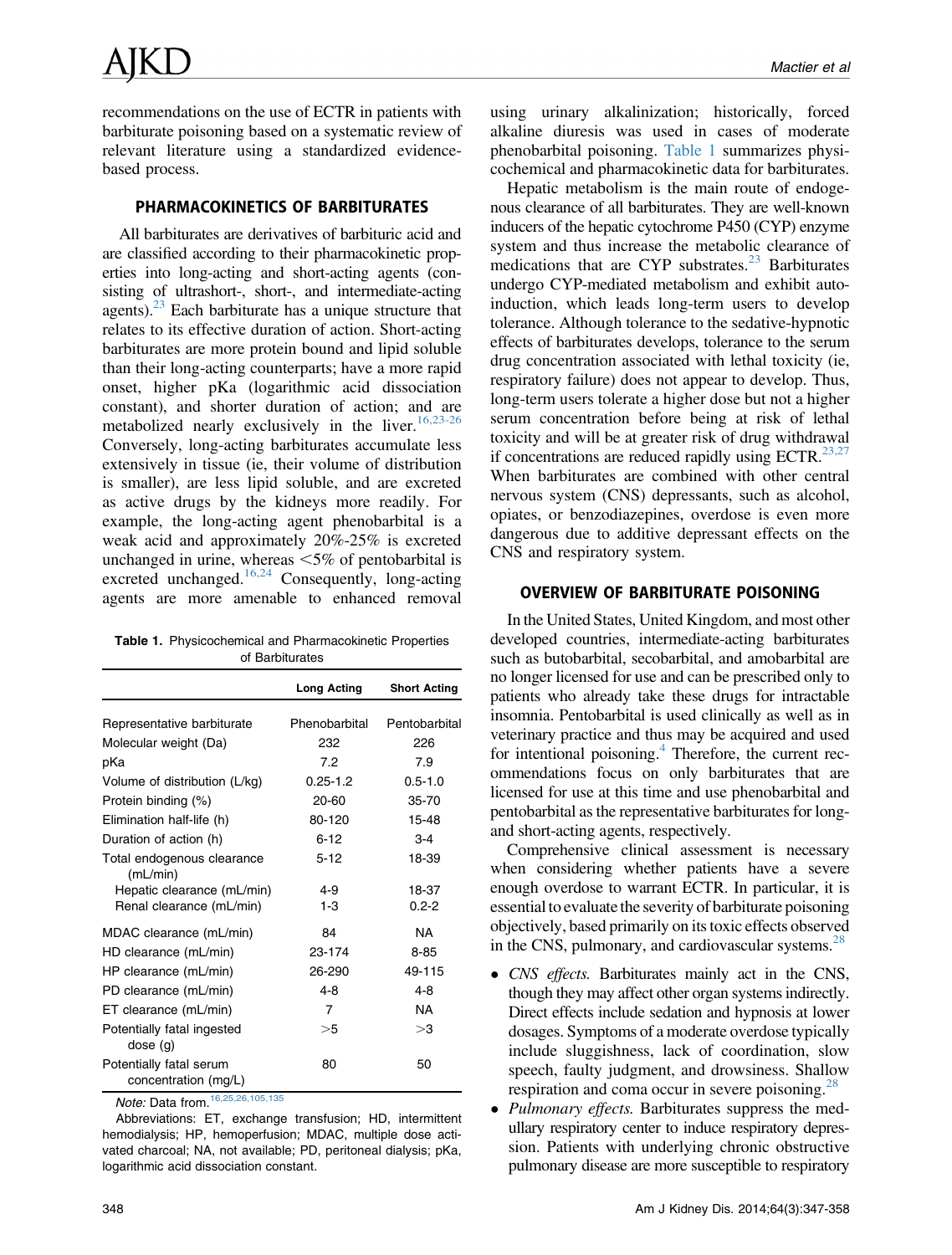depression even at doses that would be considered therapeutic in healthy individuals. Death from barbiturate overdose often is due to aspiration pneumonia caused by respiratory depression. $29,30$ 

• Cardiovascular effects. Cardiovascular depression is possible after medullary vasomotor centers are depressed. Individuals with congestive heart failure are more vulnerable to cardiovascular effects. Cardiac vascular tone and contractility are compromised at higher doses. This may cause hypotension and can decrease the effectiveness of ECTR by reducing cardiac output.

Evaluating the severity of barbiturate overdose objectively requires quantifying the serum barbiturate concentration (particularly phenobarbital). A simultaneous urine drug screen and blood ethanol concentration might confirm the presence of co-ingested drugs, which could influence the clinical assessment of the patient. Serum concentrations confirm the diagnosis of poisoning and help determine whether to institute ECTR, but are not reliable in predicting the duration or severity of toxicity.<sup>[28](#page-8-0)</sup> The therapeutic range for anticonvulsant activity of phenobarbital is 10-25 mg/L. Serum concentrations  $> 50$  mg/L may induce coma and concentrations  $> 80$  mg/L may be fatal.<sup>2</sup>

Optimal supportive care is mandatory in all cases of barbiturate poisoning. In general, interventions to enhance elimination should provide substantially greater elimination than endogenous mechanisms alone to be considered effective and must produce clinical benefit to justify the costs and potential risks of the intervention. $22$  The use of multiple-dose activated charcoal (MDAC) may enhance the elimination of barbiturates,  $31-33$  but only limited improvement in clinical outcome has been reported. $32$  Gastric emptying appears to decrease in the setting of barbiturate toxicity, $34$  so patients may be at increased risk of impaction and gut perforation with the use of MDAC, as well as being at higher risk of aspiration. MDAC (15-20 g taken orally every 6 hours) should be administered only after the airway is protected and hemodynamic stabilization has been addressed. Urinary alkalinization is no longer recommended as first-line treatment in cases of barbiturate poisoning because it does not increase renal clearance significantly and MDAC is considered superior.  $32,35,36$ 

# METHODOLOGY FOR EXTRIP EVALUATION

The EXTRIP evaluation methodology is described in detail elsewhere<sup>[22](#page-8-0)</sup> and was evaluated and validated during the preparation of recommendations for the use of ECTR in severe thallium poisoning.<sup>[37](#page-9-0)</sup> The process is summarized briefly next.

A literature search of the different forms of ECTR used in barbiturate poisoning during 1951-2013 was performed. Articles were obtained initially by the preliminary search database. Thereafter, a specific search, last accessed on January 18, 2014, retrieved other articles from MEDLINE, EMBASE, the Cochrane Library (Review and Central), conference proceedings, meeting abstracts, and Google Scholar. The bibliographies of all articles were manually reviewed. The search strategy was as follows: (barbiturate OR barbit OR phenobarb\* OR pentobarbit\* OR secobarbital OR quinalbarbitone OR amobarbital OR amylobarbitone OR butabarbital) AND (toxicity OR poison\* OR intoxication OR overdose) AND (hemoperfusion OR haemoperfusion OR hemofiltration OR haemofiltration OR hemodialysis OR haemodialysis OR hemodiafiltration OR haemodiafiltration OR dialysis OR plasmapheresis OR plasma exchange OR exchange transfusion OR CRRT OR renal replacement therapy OR extracorporeal therapy).

The group members completed the literature search, reviewed articles, extracted data, summarized findings, and proposed structured voting statements using a predetermined format. All non–English language publications were translated into English for extraction of clinical data. The level of evidence for clinical recommendations (Box 1) and dialyzability were determined using established criteria. $^{22}$  $^{22}$  $^{22}$  The strength of these recommendations was evaluated by a 2-round modified Delphi method for each proposed

Box 1. Strength of Recommendation and Level of Evidence Scaling on Clinical Outcomes

| Strength of recommendation (consensus based)                       |  |  |  |
|--------------------------------------------------------------------|--|--|--|
| Level $1 =$ Strong recommendation. (The course of action is        |  |  |  |
| considered appropriate by the large majority of experts            |  |  |  |
| with no major dissension. The panel is confident that the          |  |  |  |
| desirable effects of adherence to the recommendation               |  |  |  |
| outweigh the undesirable effects.)                                 |  |  |  |
| Level $2 =$ Weak recommendation. (The course of action is          |  |  |  |
| considered appropriate by the majority of experts but              |  |  |  |
| some degree of dissension exists among the panel. The              |  |  |  |
| desirable effects of adherence to the recommendation               |  |  |  |
| probably outweigh the undesirable effects.)                        |  |  |  |
| Level $3$ = Neutral position. (The course of action could be       |  |  |  |
| considered appropriate in the right context.)                      |  |  |  |
| No recommendation $=$ No agreement was reached by the              |  |  |  |
| group of experts.                                                  |  |  |  |
| Level of evidence (based on the GRADE system)                      |  |  |  |
| Grade $A = High level of evidence (the true effect lies close to)$ |  |  |  |
| our estimate of the effect)                                        |  |  |  |
| Grade $B =$ Moderate level of evidence (the true effect is         |  |  |  |
| likely to be close to our estimate of the effect, but there is a   |  |  |  |
| possibility that it is substantially different)                    |  |  |  |
| Grade $C = Low$ level of evidence (the true effect may be          |  |  |  |
| substantially different from our estimate of the effect)           |  |  |  |
| Grade $D = Very$ low level of evidence (our estimate of the        |  |  |  |
| effect is just a guess, and it is very likely that the true effect |  |  |  |
| is substantially different from our estimate of the effect)        |  |  |  |
|                                                                    |  |  |  |

Abbreviation: GRADE, Grading of Recommendations Assessment, Development, and Evaluation.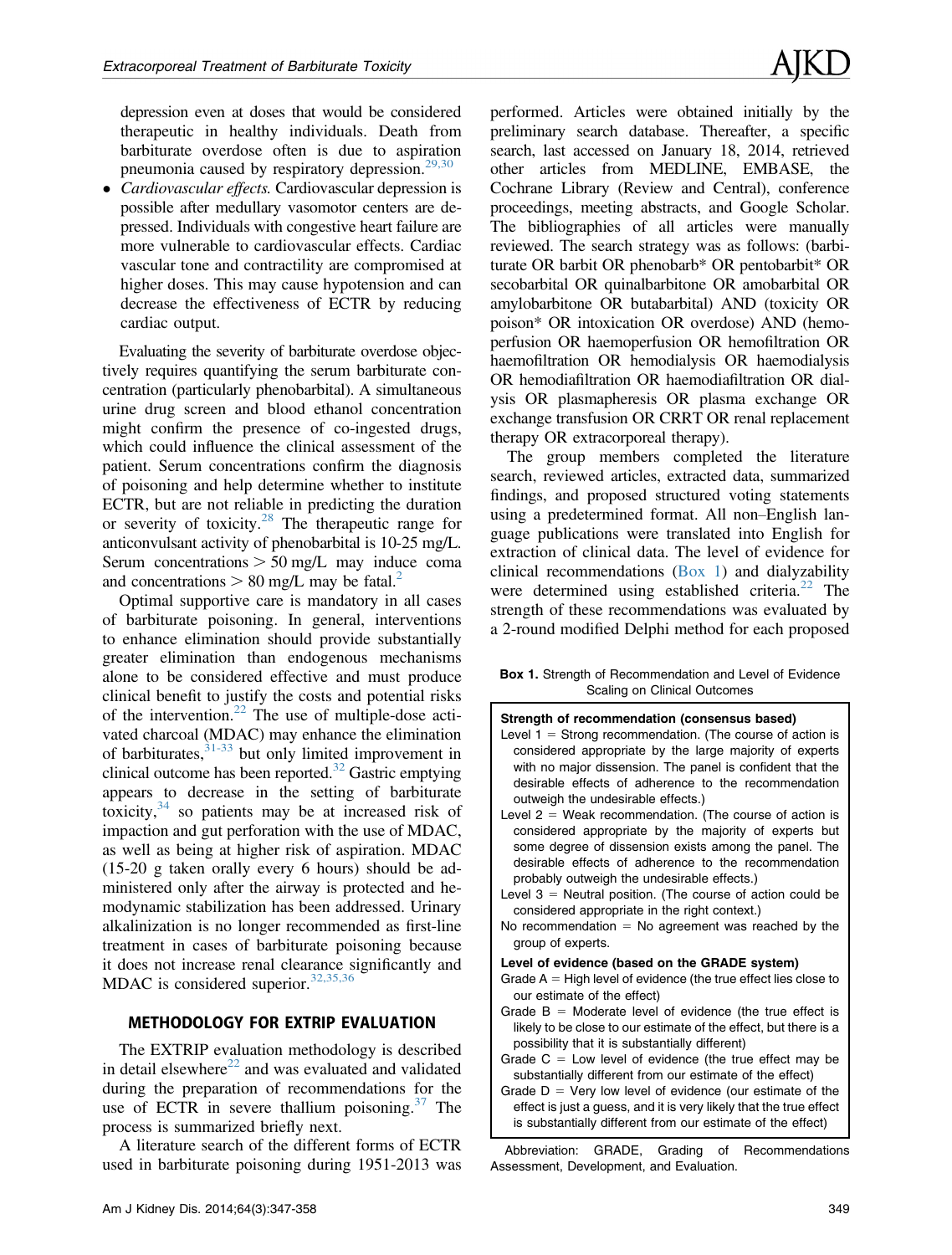

Figure 1. Summary of literature search on use of extracorporeal treatment in barbiturate poisoning (1951-2013).

voting statement, and the RAND/UCLA Appropriateness Method was used to quantify disagreement between voters, as reported previously. $^{22}$  Blinded votes were compiled, returned, and discussed during a conference. The same representatives from the list of participating societies (Item S1) performed a second vote after the conference. Then, recommendations were graded as previously described.<sup>22</sup> The results of the voting and grading process led to the statements that are reported here as the EXTRIP recommendations.

### RESULTS OF THE LITERATURE SEARCH

### Study Selection

A total of 617 articles were identified. After screening for eligibility criteria, 114 articles that comprised 74 case reports<sup>[6-14,17-19,21,38-95](#page-8-0)</sup> (describing  $\leq$  pa-tients) and 40 case series<sup>[3,5,20,96-132](#page-8-0)</sup> (describing  $\geq 3$ ) patients) were suitable for extraction of clinical data and thus included in the final analysis. We included only clinical studies of ECTR that reported patient survival or mortality outcomes; review articles, in vitro studies, and animal studies were excluded  $(Table 1)$ .<sup>133</sup> Results of the literature search, including the reason studies were excluded, are presented in Fig 1.

### Clinical Outcomes

The clinical data were subdivided into 3 time periods that largely reflect the major eras of barbiturate

|                                                     |  | <b>Table 2.</b> Number of Articles, Patients, and Deaths Related to |
|-----------------------------------------------------|--|---------------------------------------------------------------------|
| Barbiturate Poisoning, by ECTR Modality (1951-2013) |  |                                                                     |

|                                       |                | 1951-1970 1971-1990 1991-2013 Total |    |                  |
|---------------------------------------|----------------|-------------------------------------|----|------------------|
| <b>HD</b> articles                    | 33             | 15                                  | 10 | 58               |
| Patients                              | 165            | 106                                 | 58 | 329              |
| Deaths                                | 34             | 16                                  | 6  | 56               |
| <b>HP</b> articles                    | 0              | 36                                  | 4  | 40               |
| Patients                              | 0              | 167                                 | 4  | 171              |
| Deaths                                | $\Omega$       | 9                                   | 0  | 9                |
| $HD + HP$ articles                    | 1              | 3                                   | 1  | 5                |
| Patients                              | 1              | 4                                   | 1  | 6                |
| Deaths                                | 0              | 0                                   | 0  | 0                |
| HDF & CVVHDF articles                 | 0              | 0                                   | 4  | 4                |
| Patients                              | 0              | 0                                   | 4  | 4                |
| Deaths                                | $\Omega$       | 0                                   | 1  | 1                |
| PD articles <sup>a</sup>              | 4              | 7                                   | 0  | 11               |
| PD patients                           | 4              | 13                                  | 0  | 17               |
| $PD + HP/HD$ patients                 | 2              | 6                                   | 0  | 8                |
| Deaths                                | $\overline{2}$ | 1                                   | 0  | 3                |
| TPE & ET articles                     | 0              | 1                                   | 2  | 3                |
| Patients                              | 0              | 1                                   | 2  | 3                |
| Deaths                                | $\Omega$       | O                                   | 0  | 0                |
| Total number of articles <sup>a</sup> | 38             | 62                                  | 21 | 114 <sup>a</sup> |
| Total patients                        | 172            | 297                                 | 69 | 538              |
| Total deaths                          | 36             | 26                                  | 7  | 69               |

Abbreviations: CVVHDF, continuous venovenous hemodiafiltration; ECTR, extracorporeal treatment; ET, exchange transfusion; HD, intermittent hemodialysis; HDF, intermittent hemodiafiltration; HP, hemoperfusion; PD, peritoneal dialysis; TPE, therapeutic plasma exchange.

aSeven of 11 articles about PD reported multiple modalities, so were also included in previous HD, HP, or HD  $+$  HP categories, resulting in an overall total of 114 articles.

poisoning and ECTR techniques during the 60-year search period (Table 2). An improvement in level of consciousness and reduction in duration of coma during ECTR was reported in the majority of cases published in 1951-2013 that involved hemodialysis (HD), hemodiafiltration (HDF), hemoperfusion, peritoneal dialysis (PD), exchange transfusion, therapeutic plasma exchange (TPE; plasmapheresis), and combinations of hemoperfusion and HD, although the improvement usually was delayed  $(>1$  day) or absent in most cases of patients receiving PD, exchange transfusion, or TPE. There were 69 deaths in the 538 patients treated with ECTR (Table 2), indicating significant patient mortality in severe barbiturate poisoning even if patients received ECTR. These data also may indicate that ECTR was being reserved for use in patients at significant risk of death due to barbiturate poisoning. During the last 20 years, HD remained the most common mode of ECTR for barbiturate poisoning, and there were still 7 deaths in 67 patients despite the use of more modern ECTR techniques (Table 2).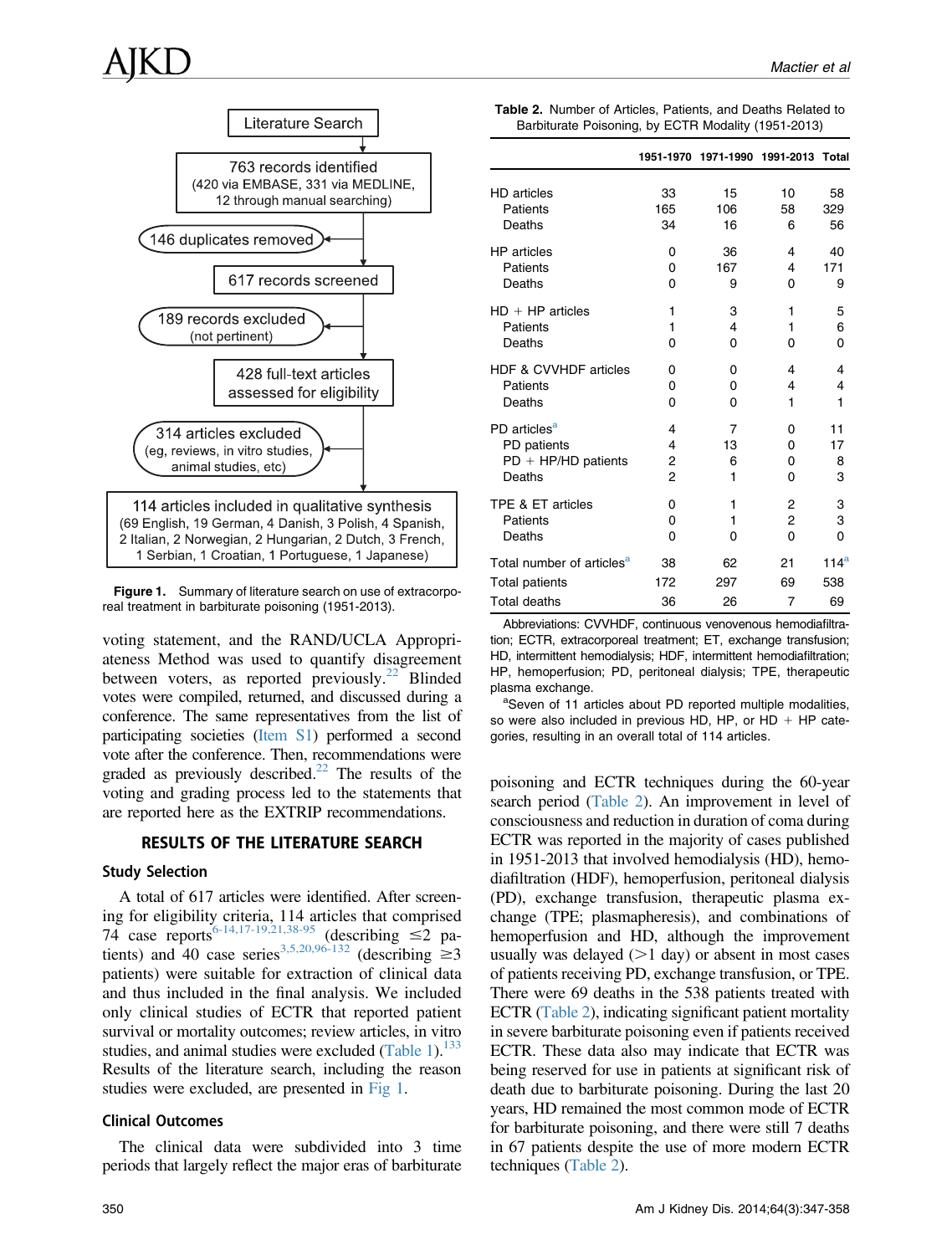<span id="page-4-0"></span>To date, there are no randomized controlled trials of ECTR in humans with barbiturate poisoning. Two randomized controlled trials and a single case series using MDAC in patients with serum phenobarbital  $concentrations > 100$  mg/L documented enhanced elimination of phenobarbital with MDAC use, but did not demonstrate clinical benefit in patient outcomes.[31-33](#page-9-0) However, in a study in rats and dogs exposed to a lethal dose of sodium pentobarbital and then randomized to either charcoal hemoperfusion or an empty control circuit, the treated groups showed significantly decreased mortality rates: 58% to 14% in rats and  $100\%$  to  $15\%$  in dogs.<sup>134</sup> These data suggest that ECTR may be more beneficial than MDAC alone in barbiturate poisoning. Observational data also provide limited evidence of the benefit of ECTR over urinary alkalinization. Botti et  $al<sup>3</sup>$  $al<sup>3</sup>$  $al<sup>3</sup>$  assessed outcomes in an observational study of patients with a mean phenobarbital concentration of 116 mg/L. The mean duration of coma in 16 patients treated with HD was 12.2 hours with no deaths, whereas the mean duration of coma in 9 patients treated with urine alkalinization was 61.3 hours with one death. In the only other observational study of ECTR in barbiturate poison-ing, Srinivas et al<sup>[5](#page-8-0)</sup> reported a median phenobarbital concentration of 83.4 mg/L in 9 patients treated with both urine alkalinization and HD with 2 deaths,

compared to a median concentration of 75.5 mg/L and no death in 9 patients treated with urine alkalinization alone. This study is difficult to interpret because all participants had ingested "moderate" overdoses (ie, the phenobarbital ingested dose was  $\leq$ 3 g) and it was limited by confounding by indication. Nevertheless, this study suggests that there is no benefit from treatment with HD in moderate phenobarbital overdoses.

### **Dialyzability**

On the basis of the literature reviewed, the EXTRIP Workgroup concluded that it considered long-acting barbiturates dialyzable (level of evidence: B) and short-acting barbiturates moderately dialyzable (level of evidence: C).

## **Rationale**

Predefined criteria were used to assess dialyzability. $22$  The determination of barbituate dialyzability is supported by a large number of case reports over a period of 60 years during which the modalities and efficacy of ECTR changed considerably. Variability in reported clearance with HD and hemoperfusion most likely reflects variation in achieved blood and dialysate flow rates, choice of dialyzer or hemoperfusion device, and duration of ECTR. Most of the case reports used reasonable pharmacokinetic methods

Table 3. Barbiturate Ingestion, Clinical Presentation, Serum Barbiturate Concentrations, and Outcomes in Individual Case Reports of Barbiturate Poisoning in the Modern ECTR Era (1991-2013)

| <b>ECTR Modality</b> | Study                                  | <b>Barbiturate Ingested</b><br>(dose, if reported) | <b>Main Clinical</b><br><b>Features</b> | $C_{p}$<br>(mg/L) | Post-ECTR C <sub>n</sub><br>(mg/L) | <b>Died</b><br>(Y/N) |
|----------------------|----------------------------------------|----------------------------------------------------|-----------------------------------------|-------------------|------------------------------------|----------------------|
| HD                   | Morikawa et al <sup>6</sup> (1992)     | Pheno                                              | Coma                                    | 88                | 39                                 | N                    |
| HD                   |                                        |                                                    |                                         |                   |                                    | N                    |
|                      | Soylemezoglu et al' (1993)             | Pheno                                              | Coma                                    | 120               | 64                                 |                      |
| <b>HD</b>            | Quan & Winter <sup>8</sup> (1998)      | Pheno                                              | Coma                                    | 223               | 130, $87^{\circ}$                  | N                    |
| H <sub>D</sub>       | Palmer <sup>9</sup> (2000)             | Pheno                                              | Coma                                    | 147               | 53                                 | N                    |
| HD                   | Jacobs & Brivet <sup>10</sup> (2004)   | Pheno                                              | Coma                                    | 180               | 80, 46 <sup>a</sup>                | N                    |
| HD                   | Thompson & $\text{Aks}^{12}$ (2007)    | Pheno                                              | Coma                                    | 152               | 90                                 | N                    |
| HD.                  | Hoyland et al <sup>21</sup> (2013)     | Pheno                                              | Coma                                    | 115               | 84, 55 <sup>a</sup>                | N                    |
| HP                   | Kamijo et al $13$ (2002)               | Amobarb (15 g)                                     | Hyperthermia                            | 87                | 38                                 | N                    |
| HP                   | Bouma et al <sup>14</sup> (2004)       | Pheno                                              | Coma                                    | 112               | 55, $30^{\circ}$                   | N                    |
| <b>HP</b>            | Lin & Jeng $^{94}$ (1994)              | Pheno                                              | Coma                                    | 80                | 3.4                                | N                    |
| $HP + MDAC$          | Roberts et al <sup>19</sup> (2011)     | Pheno $(6 q)$                                      | Coma                                    | 95                | 50                                 | N                    |
| $HD + HP$            | Morikawa et al <sup>6</sup> (1992)     | Pheno                                              | Respiratory arrest                      | 76                | 13                                 | N                    |
| <b>HDF</b>           | van de Plas et al $17$ (2006)          | Pheno                                              | Coma                                    | 120               | 30                                 | N                    |
| <b>CVVHDF</b>        | Lal et al <sup>11</sup> (2006)         | Pheno $(4.8 g)$                                    | $Coma + AKI$                            | 106               | 41                                 | N                    |
| <b>CVVHDF</b>        | Bironneau et al <sup>18</sup> (1996)   | Pento $(20 g)$                                     | $Coma + AKI$                            | 198               | 65                                 | Υ                    |
| <b>CVVHDF</b>        | Roberts & Buckley <sup>16</sup> (2011) | Pento $(6.5 g)$                                    | Coma                                    | 60                | NA.                                | N                    |
| ET                   | Wehner et al $^{93}$ (1991)            | Pheno $(0.3 g)$                                    | Coma                                    | 117               | 68                                 | N                    |
| ET                   | Sancak et al $^{95}$ (1999)            | Pheno $(0.2 g)$                                    | Coma                                    | 112               | 51                                 | N                    |

Abbreviations: AKI, acute kidney injury; amobarb, amobarbital; C<sub>p</sub>, peak serum concentration; CVVHDF, continuous venovenous hemodiafiltration; ECTR, extracorporeal treatment; ET, exchange transfusion; HD, intermittent hemodialysis; HDF, intermittent hemodiafiltration; HP, hemoperfusion; MDAC, multiple-dose activated charcoal; NA, not available; pento, pentobarbital; pheno, phenobarbital.

<sup>a</sup>Values correspond to concentrations after first and second ECTR sessions, respectively.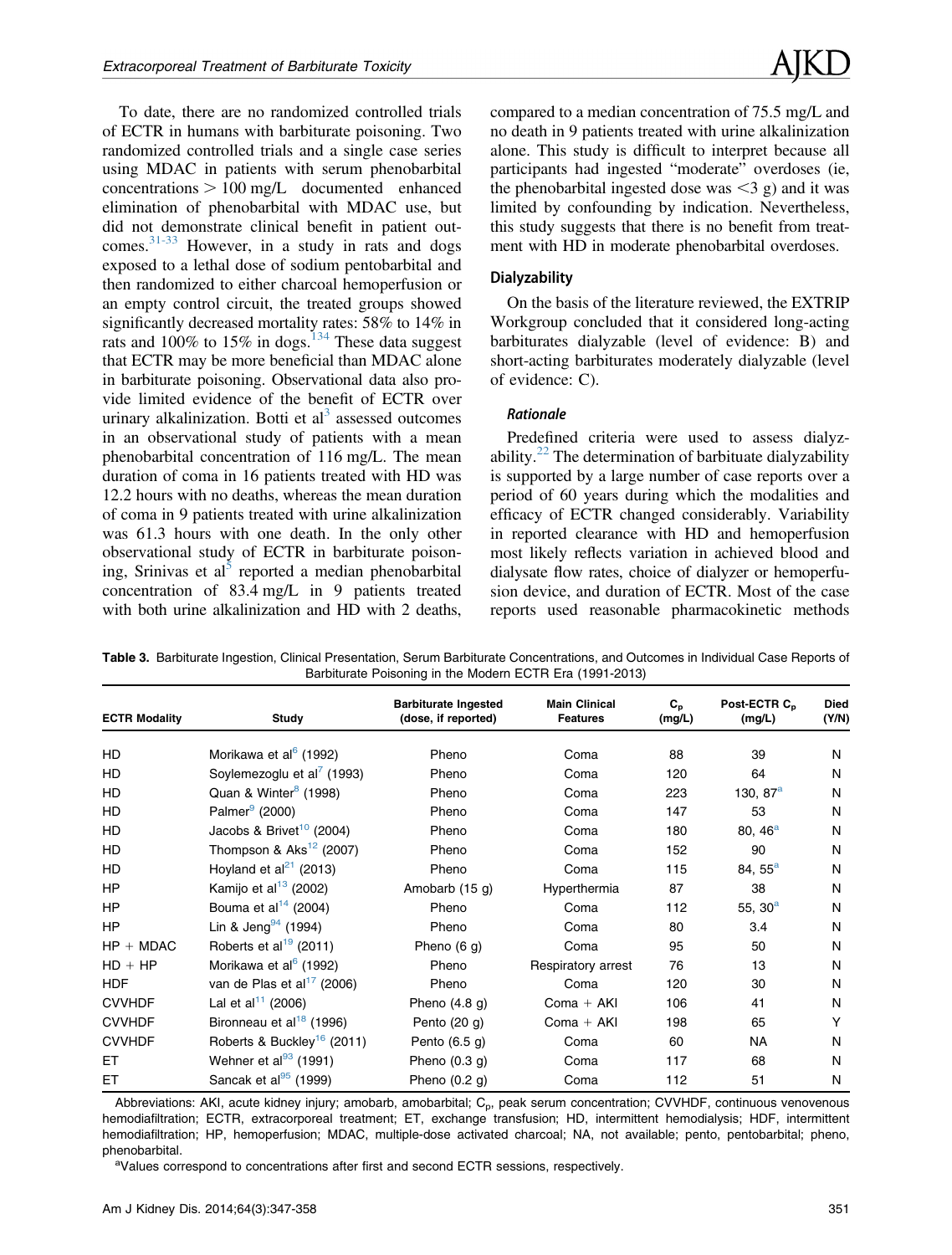(ie, serial measurements, appropriate calculations in dialysate, and correct interpretation) but used older ECTR technology. Because there is a trend for reported clearance rates to improve over time, we restricted our assessment of dialyzability to data from the last 20 years to reflect the use of ECTR in the modern era. A summary of this evidence is provided in Table  $3^{6-19}$  $3^{6-19}$  $3^{6-19}$ 

The 3 case series of barbiturate poisonings treated with ECTR in the past 20 years provide no detailed pharmacokinetic or toxicokinetic data.[3,5,20](#page-8-0) However, the largest series reported that 24 of the 30 patients were in a grade 4 coma before HD treatment was initiated; in these patients, 40% of the barbiturate was removed during a 4- to 6-hour HD session and 4 patients died despite 1 ( $n = 25$ ) or 2 ( $n = 5$ ) sessions of intermittent  $HD.^{20}$  $HD.^{20}$  $HD.^{20}$ . Although PD was used in several patients, its measured barbiturate removal was always inferior to HD in a comparable time frame; in patients receiving multiple modalities, calculated clearance values in patients undergoing PD were several-fold lower than in those receiving hemoperfusion or HD, and rarely surpassed  $10 \text{ mL/min}$ .<sup>[105,123](#page-10-0)</sup> Exchange transfusion appeared to accelerate barbiturate elimination only marginally in 2 poisoned infants,  $93,95$ which is consistent with a pharmacokinetic study showing phenobarbital clearance to be  $7 \text{ mL/min}$ .<sup>135</sup> TPE has a mild effect on barbiturate clearance.<sup>[136,137](#page-11-0)</sup>

Evidence from the 1991-2013 literature indicates that long-acting barbiturates are dialyzable (level of evidence: B). In one report, high-flux HD resulted in phenobarbital clearance rates up to 188 mL/min (average, 174 mL/min) during a 4-hour dialysis ses-sion.<sup>[9](#page-8-0)</sup> The phenobarbital half-life during HD was 3.2 hours, compared with half-lives of 29 hours prior to dialysis (ratio, 0.11) and 57 hours after dialysis  $(0.06)$ . A single hemoperfusion session (5 hours; Gambro Adsorba 30C cartridge; blood flow rate, 300 mL/min) successfully removed  $>30\%$  of an ingested phenobarbital dose, with extracorporeal clearance as high as  $163 \text{ mL/min}$ .<sup>[19](#page-8-0)</sup> Treatment with continuous arteriovenous hemoperfusion for 8 hours resulted in a phenobarbital clearance of 290 mL/min.<sup>15</sup>

ECTR appears to be less effective in removing short-acting barbiturates than their long-acting counterparts. Urinary alkalinization does not enhance the clearance of short-acting agents, whereas extracorporeal techniques enhance their clearance only minimally because they have a larger volume of distribution and greater lipid solubility. Endogenous clearance in adults is 20-60 mL/min for most of this group of barbiturates and overlaps with ECTR

#### General Statement Regarding Suitability of ECTR

 ECTR is recommended in severe long-acting barbiturate poisoning. (1D)

#### Indications for ECTR

- $\bullet$  If prolonged coma is present or expected (1D)
- $\bullet$  If shock is present after fluid resuscitation (1D)
- $\bullet$  If, despite MDAC treatment, toxicity persists (1D)
- If, despite MDAC treatment, serum barbiturate concentration rises or remains elevated (2D)
- If respiratory depression necessitating mechanical ventilation is present (2D)

#### Choice of ECTR

- Intermittent HD is the preferred mode of ECTR of severe barbiturate poisoning (1D)
- $\bullet$  HP (1D) or CRRT (3D) are acceptable alternative modalities in adults if HD is not available

#### Cessation of ECTR

 Cessation of ECTR is indicated when clinical improvement is apparent (1D)

Note: Level 1 recommendations are considered strong and level 2 recommendations as weak; level 3 is considered a neutral position. Grades of evidence are based on quality of evidence, with A, B, C, and D corresponding to high, moderate, low, and very low quality of evidence, respectively. MDAC should be continued during ECTR (1D).

Abbreviations: CRRT, continuous renal replacement therapy; ECTR, extracorporeal treatment; HD, hemodialysis; HP, hemoperfusion; MDAC, multiple-dose activated charcoal.

clearance with HD, HDF, or hemoperfusion.<sup>[16](#page-8-0)</sup> Continuous venovenous HDF (CVVHDF) treatment (AN69 filter; blood flow rate, 100-150 mL/min; dialysate flow rate, 16.6 mL/min; average ultrafiltration rate, 750 mL/h) for 48 hours leads to a median pentobarbital clearance of 7.6 mL/min during ECTR and  $\sim$  15% removal of the ingested dose.<sup>[18](#page-8-0)</sup> Similarly, extracorporeal pentobarbital clearance of 9.2 mL/min with CVVHDF (blood flow rate, 160 mL/min; dialysate flow rate,  $25 \text{ mL/min}$  was reported recently.<sup>[16](#page-8-0)</sup> On the basis of 15% removal, short-acting barbiturates appear to be moderately dialyzable (level of evidence: C).

### RECOMMENDATIONS

An executive summary of the EXTRIP recommendations is provided in Box 2.

### General Statement Regarding Suitability of ECTR

Hattiming and hemoperfusion enhance elimination of barbiturates significantly, but the clinical benefits relative to the potential procedure-related complications and cost are not established. This literature review

<sup>1:</sup> ECTR is recommended in severe long-acting barbiturate poisoning. (1D)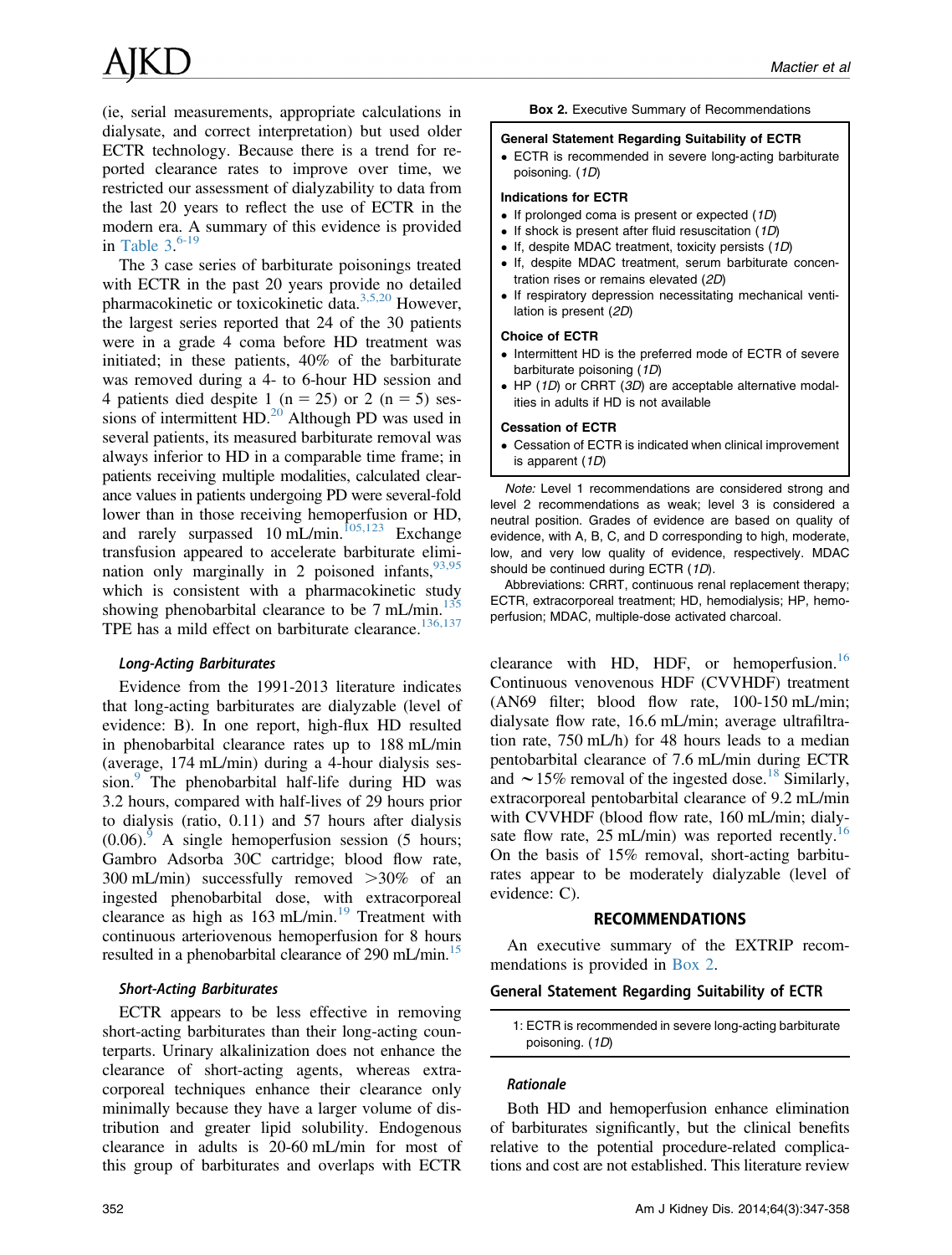identified no randomized controlled trials of any form of ECTR in patients with barbiturate poisoning; publications of ECTR with patient outcome data consisted mainly of 74 case reports ( $n = 87$  patients) and 40 case series ( $n = 431$  patients). The lack of control groups, presence of multiple confounders, heterogeneity of ECTR modality over more than 60 years, and publication bias complicate interpretation of the available data and its extrapolation into recommendations for ECTR.

In evaluating the risks and benefits of ECTR in barbiturate poisoning, the EXTRIP Workgroup took the following issues into account: (1) without ECTR, death after severe barbiturate poisoning is commonly reported despite full supportive care<sup>2</sup>; (2) there is no highly effective antidote or alternative therapeutic intervention to ECTR for barbiturate poisoning; (3) ECTR significantly enhances barbiturate removal compared to endogenous (renal and stool) elimination; (4) complications associated with ECTR in acute poisoning are infrequent, but occur; and (5) the cost of ECTR may be balanced by a reduction in duration of coma and treatment time in a critical care setting.

Based on these arguments, the EXTRIP Workgroup reached a consensus that the balance of the risk-benefit ratio in severe barbiturate poisoning supports the use of ECTR in patients who are clinically assessed as being at high risk (as defined in Recommendation 2 below). Therefore, we recommend using ECTR in patients with clinical signs and symptoms of a severe barbiturate overdose to reduce the duration of coma and incidence of complications such as pneumonia, cardiorespiratory compromise, and kidney failure.

The workgroup acknowledges that other interventions for enhancing the removal of barbiturates (eg, MDAC) should be used before and during ECTR. There have been 2 small randomized controlled trials of MDAC in phenobarbital poisoning,  $32,33$  and the American Academy of Clinical Toxicology; European Association of Poisons Centres and Clinical Toxicologists (AACT/EAPCCT) position paper on MDAC recommends that it is a useful adjunctive therapy and should be used in all significant cases of phenobarbital poisoning.[138](#page-11-0) The combination of MDAC and ECTR should provide greater removal of the barbiturate body burden than either alone and may improve patient outcomes.

### Indications for ECTR

- 2: ECTR is indicated to treat long-acting barbiturate poisoning when any of the following conditions are met:
	- Prolonged coma is present or expected (1D)
	- Shock is present after fluid resuscitation (1D)
	- Despite MDAC treatment, toxicity persists (1D)
- Despite MDAC treatment, serum barbiturate concentration rises or remains elevated (2D)
- Respiratory depression necessitating mechanical ventilation is present (2D)

The indications for ECTR represent the workgroup's consensus on the criteria that define a patient with severe life-threatening barbiturate overdose. Death from barbiturate poisoning is confined mainly to patients with prolonged coma with depression of autonomic control of respiratory and/or circulatory function and is more likely in patients with preexisting chronic lung disease. Therefore, the main indications to initiate ECTR are clinical signs and symptoms of severe poisoning that carry a poor prognosis and indicate either clinical deterioration or failure to improve with optimal medical therapy of poisoning. In such circumstances, ECTR can be justified despite a lack of evidence of benefit in randomized controlled studies because the prognosis without additional intervention likely is poor. The main reason for using ECTR in long-acting barbiturate poisoning is to reduce the duration and severity of complications.

ECTR will have the most benefit if it is initiated as soon as technically possible once at least one of the indications above is present, ideally within 24 hours of barbiturate exposure. Avoiding prolonged coma in barbiturate poisoning should reduce the risks associated with immobilization and mechanical ventilation, as well as the secondary issue of reducing health care costs associated with prolonged hospitalizations, particularly in the critical care setting.

While the EXTRIP Workgroup accepted the clinical indications of severe barbiturate poisoning outlined as criteria for initiating ECTR, we did not consider ingested dose and serum barbiturate concentrations to be reliable indicators of the need for ECTR. This stems from the fact that estimates of the ingested dose are often inaccurate, and there is uncertainty regarding what constitutes a potentially fatal dose or fatal serum drug concentration. This uncertainty is due at least in part to interpatient variability in the dose-effect relationship in barbiturates, which results from metabolism autoinduction and the acquired tolerance associated with long-term use. $^{23}$ Nevertheless, establishing drug concentrations and estimations of ingested dose is useful in confirming the diagnosis and potential severity of poisoning and in supporting the use of ECTR if other indications are present. Furthermore, if a massive ingested dose or high serum concentrations are recorded, early referral to a unit capable of performing ECTR should be considered. Consequently, the EXTRIP Workgroup recommends that a decision to perform ECTR should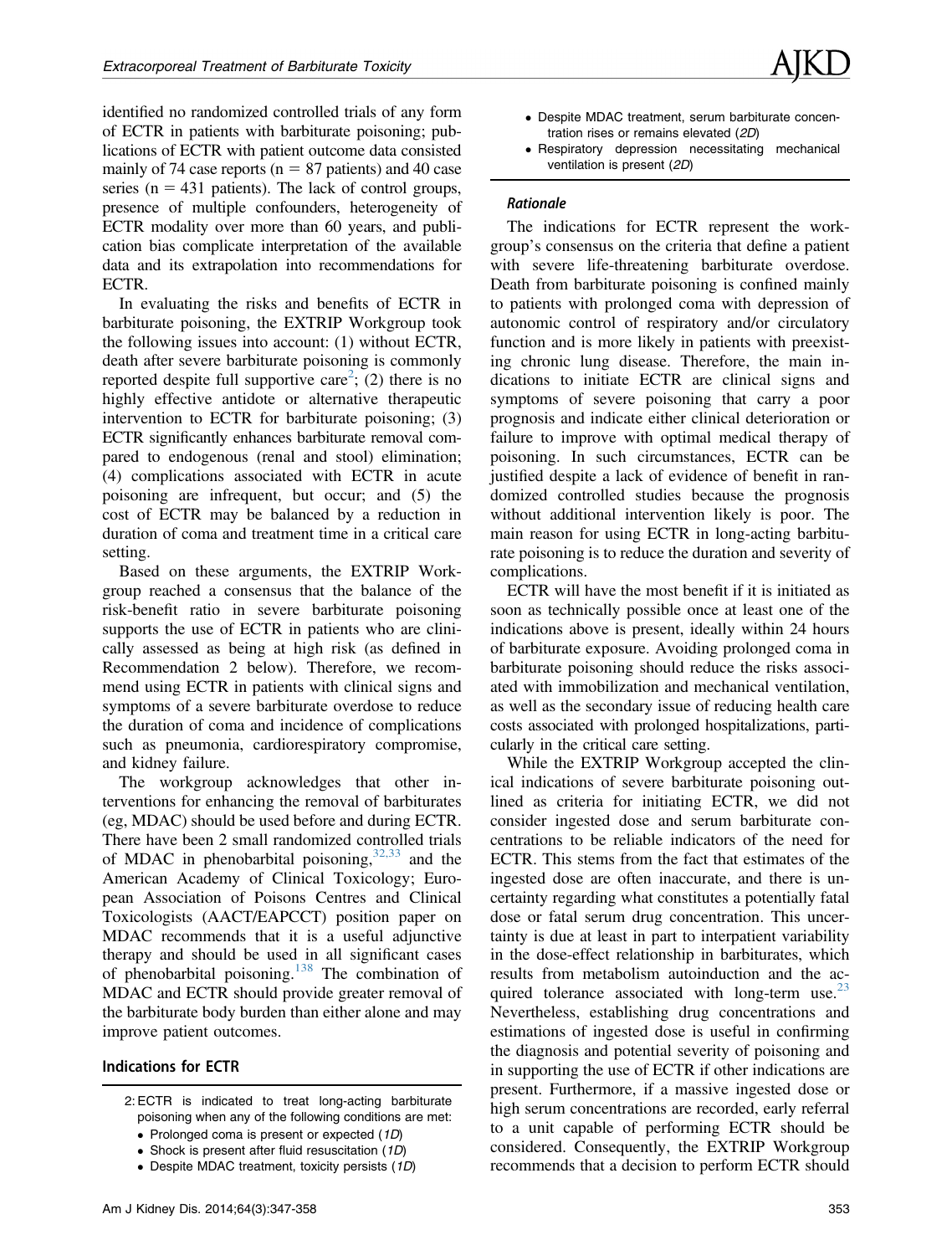not be based on ingested dose only (1D) and suggests that a decision to perform ECTR should not be based solely on the serum concentrations of a long-acting barbiturate (2D). That being said, it is unlikely that patients would exhibit one of the indications for ECTR unless concentrations were  $>100$  mg/L.<sup>[28](#page-8-0)</sup>

No consensus was reached regarding ECTR use in short-acting barbiturate poisoning, likely because of the shorter duration of action and reduced dialyzability of this class of barbiturates.

## Choice of ECTR

- 3.1: Intermittent HD is the preferred mode of ECTR of severe barbiturate poisoning. (1D)
- 3.2: HP (1D) or CRRT (3D) are acceptable alternative modalities in adults if HD is not available.

extended as HD and hemoperfusion may be act TRs such as HD and hemoperfusion may be performed in selected patients who are assessed as having life-threatening barbiturate poisoning. It is difficult to rank ECTR modalities in terms of efficacy in barbiturate poisoning, but based on changes in barbiturate elimination half-life during ECTR, HD is equivalent to hemoperfusion, both of which are superior to CVVH, which is in turn superior to PD. The recommendation for prioritizing HD over hemoperfusion is based on the considerations reported by Shannon.<sup>139</sup> HD removes electrolytes and water and replaces bicarbonate if the patient has co-existing kidney failure. Also, HD clearance rates remain relatively stable over time with no need to replace the dialyzer, whereas hemoperfusion columns need to be exchanged regularly to maintain clearance. HD is associated with less risk of thrombocytopenia or hypocalcemia and has lower heparin requirements than hemoperfusion. High-flux HD or HDF are predicted to provide better barbiturate clearances than historical reports. Hemoperfusion may not be available locally or there may be no prior experience with its use. HD is less costly than hemoperfusion, and hemoperfusion cartridges are not available in some countries.

The case for the use of HD instead of continuous renal replacement therapy (CRRT) depends mainly on the fact that continuous techniques provide lower clearance rates due to lower dialysate and/or blood flow rates. The use of CRRT instead of HD or hemoperfusion will depend on whether either of the latter forms is available because many critical care units provide only continuous modalities. HD may not be a feasible option in neonates, and case reports have described both recovery and no recovery after the use of exchange transfusion to treat severe barbiturate poisoning in neonates.  $\frac{93,95}{93,95}$  When HD is used, it is important to check serum biochemistries after therapy

to ensure that potential complications such as hypokalemia, hypophosphatemia, or alkalemia have not developed. PD and TPE should not be used to treat barbiturate poisoning because achievable clearances are low [\(Table 1](#page-1-0)).  $133$ 

# Cessation of ECTR

4: Cessation of ECTR is indicated when clinical improvement is apparent. (1D)

Rationale Cessation of ECTR should be based on clinical efficacy and response to barbiturate removal (ie, resolution of coma), rather than completing a specific duration of ECTR or reaching a specific drug concentration. This approach should ensure that ECTR is not discontinued before clinical benefit is observed and also reduce the risk of lowering drug concentrations too rapidly, which would increase the risk of withdrawal effects in long-term barbiturate users. Drug concentrations should be monitored in order to document the efficacy of drug removal rather than to determine the timing of ECTR cessation. This approach may not be applicable if the patient has taken a mixed overdose of other sedative drugs, especially drugs that are not removed effectively by ECTR, such as tricyclic antidepressants.

# CONCLUSIONS

Optimal and full supportive care remains the mainstay of treatment in all cases of barbiturate poisoning. There is limited evidence to support the additional use of ECTR despite its use in severe cases of barbiturate poisoning for more than 60 years. Based on a risk-benefit assessment, modern ECTR techniques should be reserved for use in patients in whom one or more criteria of a life-threatening toxicity are present following an overdose of a long-acting barbiturate. ECTR should be initiated as soon as technically feasible after an indication is present. Intermittent HD is the preferred mode of ECTR of severe barbiturate poisoning, but intermittent hemoperfusion or continuous renal replacement modalities are valid alternatives if intermittent HD is not available.

# ACKNOWLEDGEMENTS

The other members of the Extracorporeal Treatments in Poisoning (EXTRIP) Workgroup are Kurt Anseeuw, Ashish Bhalla, Emmanuel A Burdmann, Diane Calello, Paul I. Dargan, Brian S. Decker, Tais Galvao, David S. Goldfarb, Lotte C. Hoegberg, David Juurlink, Jan T. Kielstein, Yi Li, Kathleen D. Liu, Robert MacLaren, Bruno Megarbane, James B. Mowry, Veronique Phan, Darren M. Roberts, Kevin M. Sowinski, Timothy J. Wiegand, James F. Winchester, and Christopher Yates.

We acknowledge the tremendous work of our dedicated translators: Marcela Covica, Alexandra Angulo, Ania Gresziak, Samantha Challinor, Martine Blanchet, Gunel Alpman, Joshua Pepper, Lee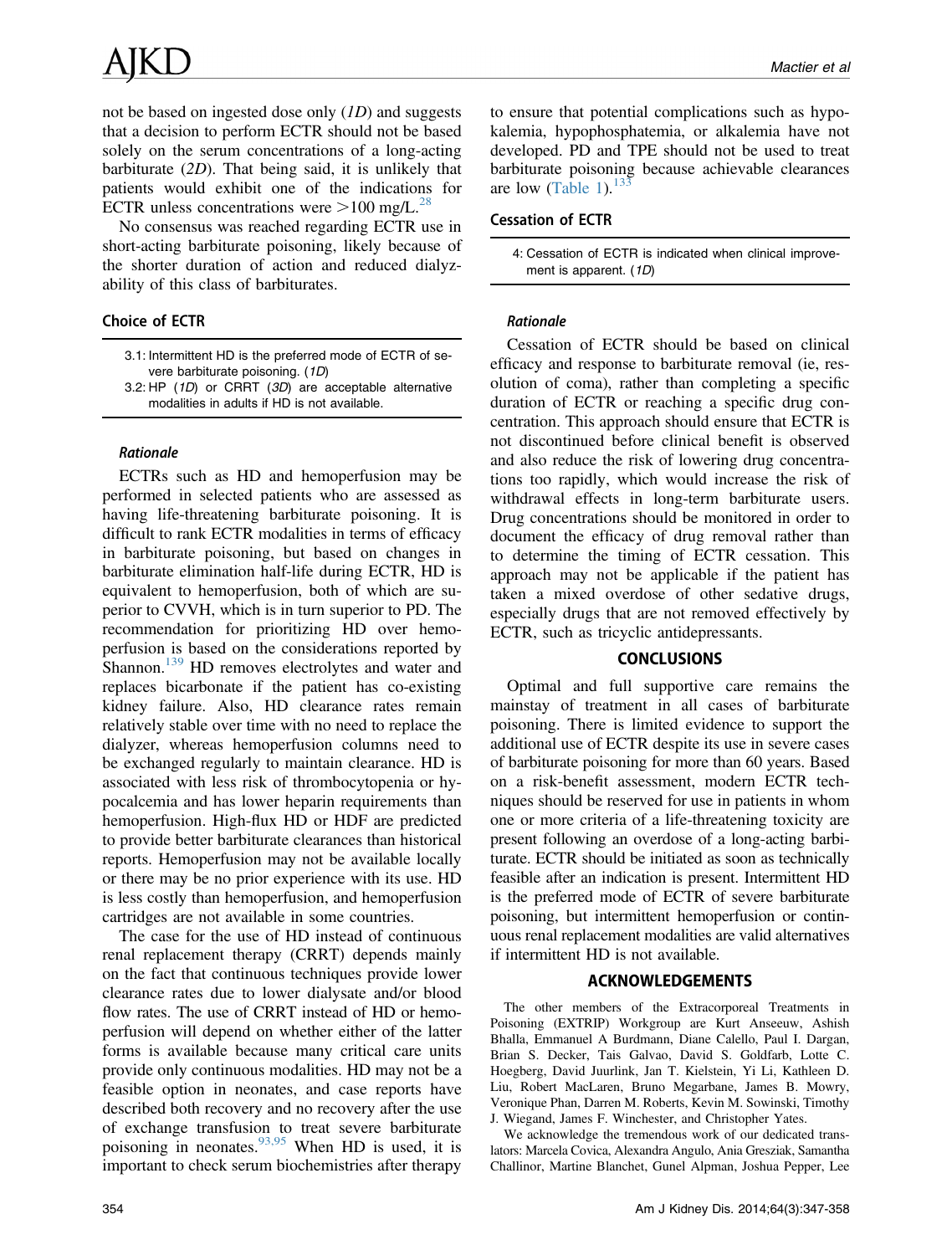<span id="page-8-0"></span>Anderson, Andreas Betz, Tetsuya Yamada, Nathalie Eeckhout, Matthew Fisher, Ruth Morton, Denise Gemmellaro, Nadia Bracq, Olga Bogatova, Sana Ahmed, Christiane Frasca, Katalin Fenyvesi, Timothy Durgin, Helen Johnson, Martha Oswald, Ewa Brodziuk, David Young, Akiko Burns, Anna Lautzenheiser, Banumathy Sridharan, Charlotte Robert, Liliana Ionescu, Lucile Mckay, Vilma Etchart, Valentina Bartoli, Nathan Weatherdon, Marcia Neff, Margit Tischler, Sarah Michel, Simona Vairo, Mairi Arbuckle, Luc Ranger, Nerissa Lowe, AngelinaWhite, Salih Topal, John Hartmann, Karine Mardini, Mahala Bartle Mathiassen, Anant Vipat, Gregory Shapiro, Hannele Marttila, Kapka Lazorova; the important contribution from our librarians and secretarial aids: Marc Lamarre, David Soteros, Salih Topal, Henry Gaston; and the assistance of Osama Alshogran in data extraction. Brenda Gallant is gratefully acknowledged for meeting transcription and organizational assistance.

Support: Funding for EXTRIP was obtained from industry in the form of unrestricted educational grants. These funds were used solely for expenses related to literature retrieval, translation of publications, and for reimbursement of conference calls and travel expenses for attendance at EXTRIP meetings. Current EXTRIP sponsors are Leo Pharma (\$40,000), Janssen-Ortho (\$15,000), Fresenius Canada (\$15,000), Amgen Canada (\$10,000), and Servier (\$3,000). There was no industry input into scientific content, development, or publication of the recommendations. Furthermore, industry presence at meetings was not allowed, nor was industry awareness or comment on the recommendations accepted.

Financial Disclosure: The authors declare that they have no other relevant financial interests.

#### SUPPLEMENTARY MATERIAL

Item S1: Societies represented in EXTRIP.

Note: The supplementary material accompanying this article ([http://dx.doi.org/10.1053/j.ajkd.2014.04.031\)](http://dx.doi.org/10.1053/j.ajkd.2014.04.031) is available at [www.](http://www.ajkd.org) [ajkd.org](http://www.ajkd.org)

#### **REFERENCES**

1. [Bronstein AC, Spyker DA, Cantilena LR Jr, Green JL,](http://refhub.elsevier.com/S0272-6386(14)00884-1/sref1) Rumack BH, Giffi[n SL. 2008 Annual Report of the American](http://refhub.elsevier.com/S0272-6386(14)00884-1/sref1) [Association of Poison Control Centers](http://refhub.elsevier.com/S0272-6386(14)00884-1/sref1)' National Poison Data [System \(NPDS\): 26th Annual Report.](http://refhub.elsevier.com/S0272-6386(14)00884-1/sref1) Clin Toxicol (Phila). [2009;47\(10\):911-1084](http://refhub.elsevier.com/S0272-6386(14)00884-1/sref1).

2. [Mowry JB, Spyker DA, Cantilena LR Jr, Bailey JE, Ford M.](http://refhub.elsevier.com/S0272-6386(14)00884-1/sref2) [2012 Annual Report of the American Association of Poison](http://refhub.elsevier.com/S0272-6386(14)00884-1/sref2) Control Centers' [National Poison Data System \(NPDS\): 30th](http://refhub.elsevier.com/S0272-6386(14)00884-1/sref2) Annual Report. Clin Toxicol (Phila)[. 2013;51\(10\):949-1229](http://refhub.elsevier.com/S0272-6386(14)00884-1/sref2).

3. [Botti P, Garcia P, Dannaoui B, Ieri A, Pistelli A. Hemodi](http://refhub.elsevier.com/S0272-6386(14)00884-1/sref3)[alysis vs forced alkaline diuresis in acute barbiturate poisoning](http://refhub.elsevier.com/S0272-6386(14)00884-1/sref3) [abstract]. [Clin Toxicol \(Phila\)](http://refhub.elsevier.com/S0272-6386(14)00884-1/sref3). 2004;42(4):518.

4. [Cantrell FL, Nordt S, McIntyre I, Schneir A. Death on the](http://refhub.elsevier.com/S0272-6386(14)00884-1/sref4) [doorstep of a border community](http://refhub.elsevier.com/S0272-6386(14)00884-1/sref4)[—](http://refhub.elsevier.com/S0272-6386(14)00884-1/sref4)[intentional self-poisoning with](http://refhub.elsevier.com/S0272-6386(14)00884-1/sref4) [veterinary pentobarbital.](http://refhub.elsevier.com/S0272-6386(14)00884-1/sref4) Clin Toxicol (Phila). 2010;48(8):849-850.

5. [Srinivas S, Karanth S, Nayyar V. Does it matter how we](http://refhub.elsevier.com/S0272-6386(14)00884-1/sref5) [treat phenobarbitone overdose of moderate severity?](http://refhub.elsevier.com/S0272-6386(14)00884-1/sref5) Indian J Crit Care Med[. 2004;8:153-156](http://refhub.elsevier.com/S0272-6386(14)00884-1/sref5).

6. [Morikawa N, Mori K, Fujii I, Takeyama M. Pharmacoki](http://refhub.elsevier.com/S0272-6386(14)00884-1/sref6)[netic study in acute antiepileptic intoxication treated with hemo](http://refhub.elsevier.com/S0272-6386(14)00884-1/sref6)[dialysis and hemoperfusion \[in Japanese\].](http://refhub.elsevier.com/S0272-6386(14)00884-1/sref6) Jpn J Clin Pharmacol Ther[. 1992;23\(2\):469-474.](http://refhub.elsevier.com/S0272-6386(14)00884-1/sref6)

7. [Soylemezoglu O, Bakkaloglu A, Yigit S, Saatci U.](http://refhub.elsevier.com/S0272-6386(14)00884-1/sref7) [Haemodialysis treatment in phenobarbital intoxication in infancy.](http://refhub.elsevier.com/S0272-6386(14)00884-1/sref7) Int Urol Nephrol[. 1993;25\(1\):111-113.](http://refhub.elsevier.com/S0272-6386(14)00884-1/sref7)

8. [Quan DJ, Winter ME. Extracorporeal removal of phenobar](http://refhub.elsevier.com/S0272-6386(14)00884-1/sref8)bital by high-flux hemodialysis. J Appl Ther Res[. 1998;2\(1\):75-79.](http://refhub.elsevier.com/S0272-6386(14)00884-1/sref8)

9. [Palmer BF. Effectiveness of hemodialysis in the extracor](http://refhub.elsevier.com/S0272-6386(14)00884-1/sref9)[poreal therapy of phenobarbital overdose.](http://refhub.elsevier.com/S0272-6386(14)00884-1/sref9) Am J Kidney Dis. [2000;36\(3\):640-643.](http://refhub.elsevier.com/S0272-6386(14)00884-1/sref9)

10. [Jacobs F, Brivet FG. Conventional haemodialysis signi](http://refhub.elsevier.com/S0272-6386(14)00884-1/sref10)fi[cantly lowers toxic levels of phenobarbital.](http://refhub.elsevier.com/S0272-6386(14)00884-1/sref10) Nephrol Dial Transplant[. 2004;19\(6\):1663-1664.](http://refhub.elsevier.com/S0272-6386(14)00884-1/sref10)

11. [Lal R, Faiz S, Garg RK, Baweja KS, Guntupalli J,](http://refhub.elsevier.com/S0272-6386(14)00884-1/sref11) [Finkel KW. Use of continuous venovenous hemodia](http://refhub.elsevier.com/S0272-6386(14)00884-1/sref11)filtration in [a case of severe phenobarbital poisoning.](http://refhub.elsevier.com/S0272-6386(14)00884-1/sref11) Am J Kidney Dis. [2006;48\(2\):e13-e15.](http://refhub.elsevier.com/S0272-6386(14)00884-1/sref11)

12. [Thompson TM, Aks SE. Case](http://refhub.elsevier.com/S0272-6386(14)00884-1/sref12) files of the toxikon medical [toxicology fellowship in Chicago: the poisoned anesthesiologist.](http://refhub.elsevier.com/S0272-6386(14)00884-1/sref12) J Med Toxicol[. 2007;3\(1\):31-36](http://refhub.elsevier.com/S0272-6386(14)00884-1/sref12).

13. [Kamijo Y, Soma K, Kondo R, Ohwada T. Transient diffuse](http://refhub.elsevier.com/S0272-6386(14)00884-1/sref13) [cerebral hypoperfusion in Tc-99m HMPAO SPECT of the brain](http://refhub.elsevier.com/S0272-6386(14)00884-1/sref13) [during withdrawal syndrome following acute barbiturate poisoning.](http://refhub.elsevier.com/S0272-6386(14)00884-1/sref13) Vet Human Toxicol[. 2002;44\(6\):348-350.](http://refhub.elsevier.com/S0272-6386(14)00884-1/sref13)

14. [Bouma AW, van Dam B, Meynaar IA, Peltenburg HG,](http://refhub.elsevier.com/S0272-6386(14)00884-1/sref14) [Walenbergh-van Veen MC. Accelerated elimination using hemo](http://refhub.elsevier.com/S0272-6386(14)00884-1/sref14)[perfusion in a patient with phenobarbital intoxication \[in Dutch\].](http://refhub.elsevier.com/S0272-6386(14)00884-1/sref14) Ned Tijdschr Geneeskd[. 2004;148\(33\):1642-1645](http://refhub.elsevier.com/S0272-6386(14)00884-1/sref14).

15. [Lin JL, Lim PS. Continuous arteriovenous hemoperfusion](http://refhub.elsevier.com/S0272-6386(14)00884-1/sref15) in acute poisoning. Blood Purif[. 1994;12\(2\):121-127.](http://refhub.elsevier.com/S0272-6386(14)00884-1/sref15)

16. [Roberts DM, Buckley NA. Enhanced elimination in acute](http://refhub.elsevier.com/S0272-6386(14)00884-1/sref16) [barbiturate poisoning](http://refhub.elsevier.com/S0272-6386(14)00884-1/sref16)[—](http://refhub.elsevier.com/S0272-6386(14)00884-1/sref16)[a systematic review.](http://refhub.elsevier.com/S0272-6386(14)00884-1/sref16) Clin Toxicol (Phila). [2011;49\(1\):2-12](http://refhub.elsevier.com/S0272-6386(14)00884-1/sref16).

17. [van de Plas A, Stolk L, Verhoeven MA, Kooman JP, van](http://refhub.elsevier.com/S0272-6386(14)00884-1/sref17) [Mook WN. Successful treatment of acute phenobarbital intoxica](http://refhub.elsevier.com/S0272-6386(14)00884-1/sref17)tion by hemodiafiltration. [Clin Toxicol \(Phila\)](http://refhub.elsevier.com/S0272-6386(14)00884-1/sref17). 2006;44(1):93-94.

18. [Bironneau E, Garrec F, Kergueris MF, Testa A, Nicolas F.](http://refhub.elsevier.com/S0272-6386(14)00884-1/sref18) Hemodiafi[ltration in pentobarbital poisoning.](http://refhub.elsevier.com/S0272-6386(14)00884-1/sref18) Ren Fail. 1996;18(2): [299-303.](http://refhub.elsevier.com/S0272-6386(14)00884-1/sref18)

19. [Roberts DM, Chau AM, Nair P, Day RO. Enhanced](http://refhub.elsevier.com/S0272-6386(14)00884-1/sref19) [elimination of phenobarbital using charcoal haemoperfusion in a](http://refhub.elsevier.com/S0272-6386(14)00884-1/sref19) [patient with severe poisoning.](http://refhub.elsevier.com/S0272-6386(14)00884-1/sref19) Br J Anaesth. 2011;107(5):820-821.

20. [Agarwal SK, Tiwari SC, Dash SC. Spectrum of poisoning](http://refhub.elsevier.com/S0272-6386(14)00884-1/sref20) [requiring haemodialysis in a tertiary care hospital in India.](http://refhub.elsevier.com/S0272-6386(14)00884-1/sref20) Int J Artif Organs[. 1993;16\(1\):20-22.](http://refhub.elsevier.com/S0272-6386(14)00884-1/sref20)

21. Hoyland K, Hoy M, Austin R, Wildman M. Successful use of haemodialysis to treat phenobarbital overdose [published online ahead of print November 21, 2013]. BMJ Case Rep. [http://dx.doi.](http://dx.doi.org/10.1136/bcr-2013-010011) [org/10.1136/bcr-2013-010011.](http://dx.doi.org/10.1136/bcr-2013-010011)

22. [Lavergne V, Nolin TD, Hoffman RS, et al. The EXTRIP](http://refhub.elsevier.com/S0272-6386(14)00884-1/sref21) [\(EXtracorporeal TReatments In Poisoning\) workgroup: guideline](http://refhub.elsevier.com/S0272-6386(14)00884-1/sref21) methodology. Clin Toxicol (Phila)[. 2012;50\(5\):403-413.](http://refhub.elsevier.com/S0272-6386(14)00884-1/sref21)

23. [Mihic S, Harris R. Chapter 17. Hypnotics and sedatives. In:](http://refhub.elsevier.com/S0272-6386(14)00884-1/sref22) [Brunton LL, Chabner BA, Knollmann BC, eds.](http://refhub.elsevier.com/S0272-6386(14)00884-1/sref22) Goodman & Gilman'[s The Pharmacological Basis of Therapeutics](http://refhub.elsevier.com/S0272-6386(14)00884-1/sref22). 12th ed. [New York, NY: McGraw-Hill; 2011:457-480](http://refhub.elsevier.com/S0272-6386(14)00884-1/sref22).

24. [Doenicke A. General pharmacology of barbiturates. Dura](http://refhub.elsevier.com/S0272-6386(14)00884-1/sref23)[tion of action, metabolism, physicochemical factors.](http://refhub.elsevier.com/S0272-6386(14)00884-1/sref23) Acta Anaes[thesiol Scand Suppl](http://refhub.elsevier.com/S0272-6386(14)00884-1/sref23). 1965;17:11-16.

25. [Bruni J, Albright PS. The clinical pharmacology of anti](http://refhub.elsevier.com/S0272-6386(14)00884-1/sref24)epileptic drugs. [Clin Neuropharmacol](http://refhub.elsevier.com/S0272-6386(14)00884-1/sref24). 1984;7(1):1-34.

26. [Breimer DD. Clinical pharmacokinetics of hypnotics.](http://refhub.elsevier.com/S0272-6386(14)00884-1/sref25) Clin Pharmacokinet[. 1977;2\(2\):93-109.](http://refhub.elsevier.com/S0272-6386(14)00884-1/sref25)

27. [Barbiturates Sampson I.](http://refhub.elsevier.com/S0272-6386(14)00884-1/sref26) Mt Sinai J Med. 1983;50(4): [283-288](http://refhub.elsevier.com/S0272-6386(14)00884-1/sref26).

28. [Setter JG, Freeman RB, Maher JF, Schreiner GE. Factors](http://refhub.elsevier.com/S0272-6386(14)00884-1/sref27) infl[uencing the dialysis of barbiturates.](http://refhub.elsevier.com/S0272-6386(14)00884-1/sref27) Trans Am Soc Artif Intern Organs[. 1964;10:340-344](http://refhub.elsevier.com/S0272-6386(14)00884-1/sref27).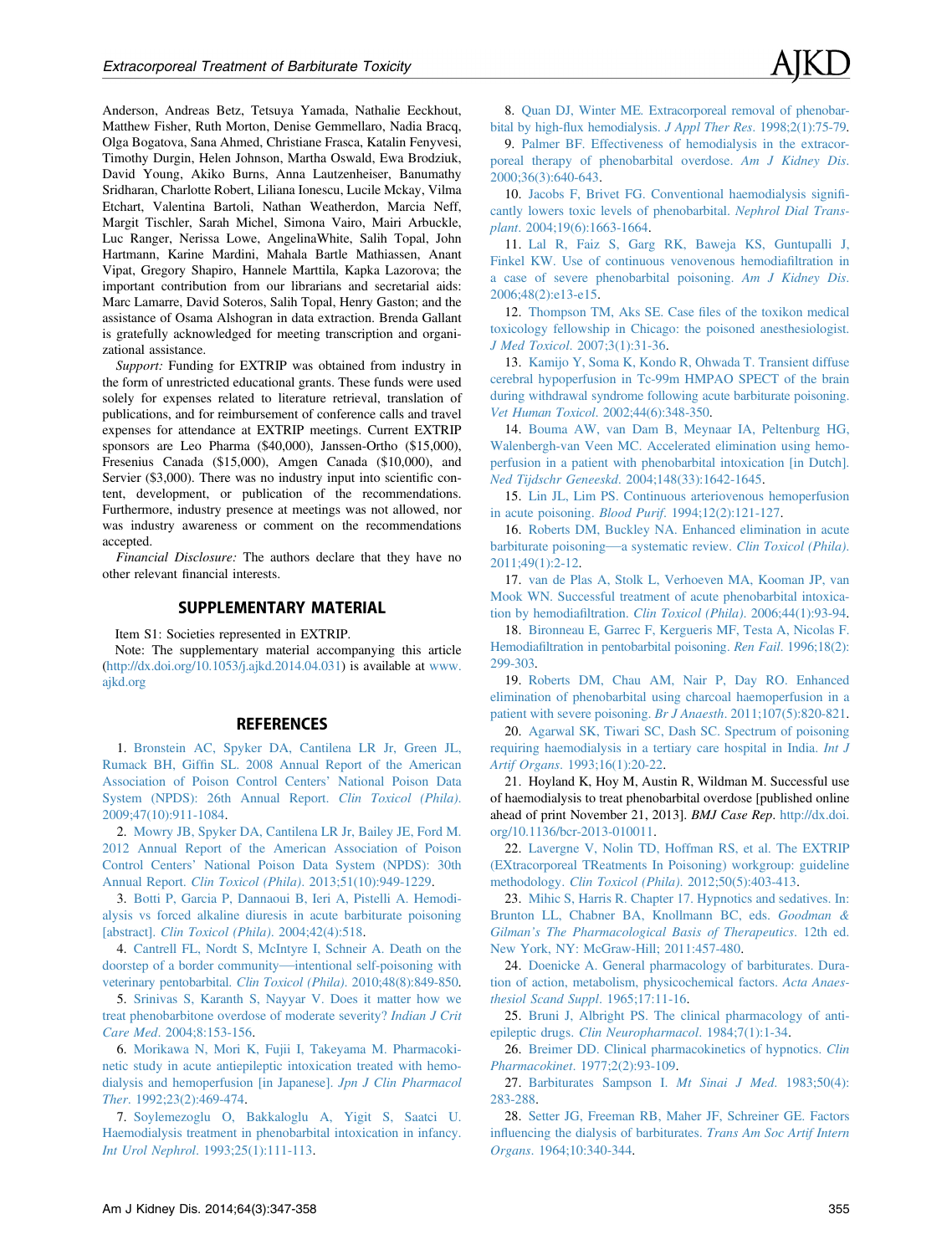<span id="page-9-0"></span>29. [Ferguson MJ, Grace WJ. The conservative management of](http://refhub.elsevier.com/S0272-6386(14)00884-1/sref28) [barbiturate intoxication: experience with 95 unconscious patients.](http://refhub.elsevier.com/S0272-6386(14)00884-1/sref28) Ann Intern Med[. 1961;54:726-733](http://refhub.elsevier.com/S0272-6386(14)00884-1/sref28).

30. [Schreiner GE, Teehan BP. Dialysis of poisons and drugs](http://refhub.elsevier.com/S0272-6386(14)00884-1/sref29) annual review. [Trans Am Soc Artif Intern Organs](http://refhub.elsevier.com/S0272-6386(14)00884-1/sref29). 1971;17:513-544.

31. [Boldy DA, Vale JA, Prescott LF. Treatment of phenobar](http://refhub.elsevier.com/S0272-6386(14)00884-1/sref30)[bitone poisoning with repeated oral administration of activated](http://refhub.elsevier.com/S0272-6386(14)00884-1/sref30) charcoal. Q J Med[. 1986;61\(235\):997-1002.](http://refhub.elsevier.com/S0272-6386(14)00884-1/sref30)

32. [Mohammed Ebid AH, Abdel-Rahman HM. Pharmacoki](http://refhub.elsevier.com/S0272-6386(14)00884-1/sref31)[netics of phenobarbital during certain enhanced elimination mo](http://refhub.elsevier.com/S0272-6386(14)00884-1/sref31)[dalities to evaluate their clinical ef](http://refhub.elsevier.com/S0272-6386(14)00884-1/sref31)ficacy in management of drug overdose. Ther Drug Monit[. 2001;23\(3\):209-216](http://refhub.elsevier.com/S0272-6386(14)00884-1/sref31).

33. [Pond SM, Olson KR, Osterloh JD, Tong TG. Randomized](http://refhub.elsevier.com/S0272-6386(14)00884-1/sref32) [study of the treatment of phenobarbital overdose with repeated](http://refhub.elsevier.com/S0272-6386(14)00884-1/sref32) [doses of activated charcoal.](http://refhub.elsevier.com/S0272-6386(14)00884-1/sref32) JAMA. 1984;251(23):3104-3108.

34. [Holzer P, Beubler E, Dirnhofer R. Barbiturate poisoning](http://refhub.elsevier.com/S0272-6386(14)00884-1/sref33) [and gastrointestinal propulsion.](http://refhub.elsevier.com/S0272-6386(14)00884-1/sref33) Arch Toxicol. 1987;60(5):394-396.

35. [Proudfoot AT, Krenzelok EP, Vale JA. Position paper on](http://refhub.elsevier.com/S0272-6386(14)00884-1/sref34) urine alkalinization. [J Toxicol Clin Toxicol](http://refhub.elsevier.com/S0272-6386(14)00884-1/sref34). 2004;42(1):1-26.

36. [Frenia ML, Schauben JL, Wears RL, Karlix JL, Tucker CA,](http://refhub.elsevier.com/S0272-6386(14)00884-1/sref35) [Kunisaki TA. Multiple-dose activated charcoal compared to urinary](http://refhub.elsevier.com/S0272-6386(14)00884-1/sref35) [alkalinization for the enhancement of phenobarbital elimination.](http://refhub.elsevier.com/S0272-6386(14)00884-1/sref35) [J Toxicol Clin Toxicol](http://refhub.elsevier.com/S0272-6386(14)00884-1/sref35). 1996;34(2):169-175.

37. [Ghannoum M, Nolin TD, Goldfarb DS, et al. Extra](http://refhub.elsevier.com/S0272-6386(14)00884-1/sref36)[corporeal treatment for thallium poisoning: recommendations from](http://refhub.elsevier.com/S0272-6386(14)00884-1/sref36) [the EXTRIP Workgroup.](http://refhub.elsevier.com/S0272-6386(14)00884-1/sref36) Clin J Am Soc Nephrol. 2012;7(10): [1682-1690](http://refhub.elsevier.com/S0272-6386(14)00884-1/sref36).

38. [Alwall N, Lunderquist A. On the arti](http://refhub.elsevier.com/S0272-6386(14)00884-1/sref37)ficial kidney XXV. [Dialytic treatment of severe barbiturate poisoning in two patients.](http://refhub.elsevier.com/S0272-6386(14)00884-1/sref37) Acta Med Scand[. 1953;147\(2\):119-120](http://refhub.elsevier.com/S0272-6386(14)00884-1/sref37).

39. [Kyle LH, Jeghers H, Walsh WP, Doolan PD, Wishinsky H,](http://refhub.elsevier.com/S0272-6386(14)00884-1/sref38) [Pallotta A. The application of hemodialysis to the treatment of](http://refhub.elsevier.com/S0272-6386(14)00884-1/sref38) [barbiturate poisoning.](http://refhub.elsevier.com/S0272-6386(14)00884-1/sref38) J Clin Invest. 1953;32(4):364-371.

40. [Brown IA, Ansell JS, Schiele BC. The use of hemodialysis](http://refhub.elsevier.com/S0272-6386(14)00884-1/sref39) [in the treatment of barbiturate intoxication.](http://refhub.elsevier.com/S0272-6386(14)00884-1/sref39) Minn Med. 1954;37(9): [650-652](http://refhub.elsevier.com/S0272-6386(14)00884-1/sref39).

41. [Gal G, Nemeth A, Pinter I. Hemodialysis in the therapy of](http://refhub.elsevier.com/S0272-6386(14)00884-1/sref40) [severe barbiturate poisoning \[in Hungarian\].](http://refhub.elsevier.com/S0272-6386(14)00884-1/sref40) Orv Hetil. 1956;97(21): [582](http://refhub.elsevier.com/S0272-6386(14)00884-1/sref40).

42. [Pender JC, Beebe RT, Garrett JJ, Kiley JE. Emergency](http://refhub.elsevier.com/S0272-6386(14)00884-1/sref41) [treatment of barbiturate intoxication with hemodialysis.](http://refhub.elsevier.com/S0272-6386(14)00884-1/sref41) Ann Intern Med[. 1957;46\(5\):997-1000.](http://refhub.elsevier.com/S0272-6386(14)00884-1/sref41)

43. [Balme RH, Lloyd-Thomas HG, Shead GV. Severe barbi](http://refhub.elsevier.com/S0272-6386(14)00884-1/sref42)[tone poisoning treated by haemodialysis.](http://refhub.elsevier.com/S0272-6386(14)00884-1/sref42) Br Med J. 1962;1(5273): [231-232](http://refhub.elsevier.com/S0272-6386(14)00884-1/sref42).

44. [Maher JF. Hemodialysis and peritoneal dialysis; a review](http://refhub.elsevier.com/S0272-6386(14)00884-1/sref43) of their use in renal insuffi[ciency and acute poisoning.](http://refhub.elsevier.com/S0272-6386(14)00884-1/sref43) Ohio State Med J[. 1964;60:235-243](http://refhub.elsevier.com/S0272-6386(14)00884-1/sref43).

45. [Duerr F, Glogner P. Osmotic diuresis, alkalotherapy and](http://refhub.elsevier.com/S0272-6386(14)00884-1/sref44) [extracorporeal hemodialysis in the treatment of severe intoxication](http://refhub.elsevier.com/S0272-6386(14)00884-1/sref44) [with hypnotics \[in German\].](http://refhub.elsevier.com/S0272-6386(14)00884-1/sref44) Med Welt. 1965;15:755-756.

46. [Fritzer W, Puxkandl H, Ratzenboeck W. Hemodialysis](http://refhub.elsevier.com/S0272-6386(14)00884-1/sref45) [in the treatment of severe acute poisoning with sedatives \[in](http://refhub.elsevier.com/S0272-6386(14)00884-1/sref45) German]. [Wien Z Inn Med](http://refhub.elsevier.com/S0272-6386(14)00884-1/sref45). 1965;46:72-79.

47. [Mullan D, Platts M, Ridgway B. Barbiturate intoxication](http://refhub.elsevier.com/S0272-6386(14)00884-1/sref46) [letter]. Lancet[. 1965;1\(7387\):705.](http://refhub.elsevier.com/S0272-6386(14)00884-1/sref46)

48. [Pogglitsch H, Zeichen R. On the use of extracorporeal](http://refhub.elsevier.com/S0272-6386(14)00884-1/sref47) [hemodialysis in acute hypnotic poisoning \[in German\].](http://refhub.elsevier.com/S0272-6386(14)00884-1/sref47) Wien Med Wochenschr[. 1965;115:308-310.](http://refhub.elsevier.com/S0272-6386(14)00884-1/sref47)

49. [Whiting EG Jr, Barrett O Jr, Inmon TW. Treatment of](http://refhub.elsevier.com/S0272-6386(14)00884-1/sref48) [barbiturate poisoning. The use of peritoneal dialysis.](http://refhub.elsevier.com/S0272-6386(14)00884-1/sref48) Calif Med. [1965;102:367-369](http://refhub.elsevier.com/S0272-6386(14)00884-1/sref48).

50. [Herms W. Therapeutic possibilities of exogenous poison](http://refhub.elsevier.com/S0272-6386(14)00884-1/sref49)[ing with extracorporeal hemodialysis \[in German\].](http://refhub.elsevier.com/S0272-6386(14)00884-1/sref49) Dtsch Med Wochenschr[. 1966;91\(45\):2007-2013.](http://refhub.elsevier.com/S0272-6386(14)00884-1/sref49)

51. [Terplan M, Unger AM. Survival following massive barbi](http://refhub.elsevier.com/S0272-6386(14)00884-1/sref50)turate ingestion. JAMA[. 1966;198\(3\):322-323](http://refhub.elsevier.com/S0272-6386(14)00884-1/sref50).

52. [Wieth JO. Hemodialysis in barbiturate poisoning.](http://refhub.elsevier.com/S0272-6386(14)00884-1/sref51) Int Anesthesiol Clin[. 1966;4\(2\):359-371](http://refhub.elsevier.com/S0272-6386(14)00884-1/sref51).

53. [Cruz IA, Cramer NC, Parrish AE. Hemodialysis in chlor](http://refhub.elsevier.com/S0272-6386(14)00884-1/sref52)diazepoxide toxicity. JAMA[. 1967;202\(5\):438-440.](http://refhub.elsevier.com/S0272-6386(14)00884-1/sref52)

54. [Rosland GA. Hemodialysis in acute barbiturate poisoning](http://refhub.elsevier.com/S0272-6386(14)00884-1/sref53) [in Norwegian]. [Tidsskr Nor Laegeforen](http://refhub.elsevier.com/S0272-6386(14)00884-1/sref53). 1967;87(1):20-21.

55. [Bird TD, Plum F. Recovery from barbiturate overdose coma](http://refhub.elsevier.com/S0272-6386(14)00884-1/sref54) [with a prolonged isoelectric electroencephalogram.](http://refhub.elsevier.com/S0272-6386(14)00884-1/sref54) Neurology. [1968;18\(5\):456-460.](http://refhub.elsevier.com/S0272-6386(14)00884-1/sref54)

56. [Susa S, Popovic EP, Dumovic B. Successful treatment of](http://refhub.elsevier.com/S0272-6386(14)00884-1/sref55) [babiturate coma by hemodialysis \[in Serbian\].](http://refhub.elsevier.com/S0272-6386(14)00884-1/sref55) Vojnosanit Pregl. [1968;25\(5\):252-257.](http://refhub.elsevier.com/S0272-6386(14)00884-1/sref55)

57. [Hudson JB, Dennis AJ Jr, Hobbs DR, Sussman HC.](http://refhub.elsevier.com/S0272-6386(14)00884-1/sref56) [Extended hemodialysis in short acting barbiturate poisoning: case](http://refhub.elsevier.com/S0272-6386(14)00884-1/sref56) report. South Med J[. 1969;62\(4\):457-460](http://refhub.elsevier.com/S0272-6386(14)00884-1/sref56).

58. [Logi G, Baldari G, Rossi M, Fontana E. Extracorporeal](http://refhub.elsevier.com/S0272-6386(14)00884-1/sref57) [dialysis in resuscitation in acute optalidon poisoning \[in Italian\].](http://refhub.elsevier.com/S0272-6386(14)00884-1/sref57) Acta Anaesthesiol[. 1969;20\(suppl 2\):39-48](http://refhub.elsevier.com/S0272-6386(14)00884-1/sref57).

59. [Rosenbaum JL, Winsten S, Kramuer MS, Moros J, Raja R.](http://refhub.elsevier.com/S0272-6386(14)00884-1/sref58) [Resin hemoperfusion in the treatment of drug intoxication.](http://refhub.elsevier.com/S0272-6386(14)00884-1/sref58) Trans [Am Soc Artif Intern Organs](http://refhub.elsevier.com/S0272-6386(14)00884-1/sref58). 1970;16:134-140.

60. [Whang R, Orndorff M, Papper S. Lipid-electrolyte \(](http://refhub.elsevier.com/S0272-6386(14)00884-1/sref59)"lipolyte"[\) dialysis](http://refhub.elsevier.com/S0272-6386(14)00884-1/sref59)[—](http://refhub.elsevier.com/S0272-6386(14)00884-1/sref59)[experimental and preliminary clinical observa](http://refhub.elsevier.com/S0272-6386(14)00884-1/sref59)tions. Clin Toxicol[. 1970;3\(4\):551-560](http://refhub.elsevier.com/S0272-6386(14)00884-1/sref59).

61. [Falda Z, Polec R, Madalinska M. Tardyl poisoning treated](http://refhub.elsevier.com/S0272-6386(14)00884-1/sref60) [with extracorporeal hemodialysis using rape-oil seed \[in Polish\].](http://refhub.elsevier.com/S0272-6386(14)00884-1/sref60) Pol Arch Med Wewn[. 1971;47\(2\):167-171.](http://refhub.elsevier.com/S0272-6386(14)00884-1/sref60)

62. [Mantz JM, Tempe JD, Jaeger A, Kurtz D, Lobstein A,](http://refhub.elsevier.com/S0272-6386(14)00884-1/sref61) [Mack G. 24-Hour cerebral electric silence during a massive](http://refhub.elsevier.com/S0272-6386(14)00884-1/sref61) [poisoning with 10g of pentobarbital. Hemodialysis cure \[in French\].](http://refhub.elsevier.com/S0272-6386(14)00884-1/sref61) Presse Med[. 1971;79\(27\):1243-1246.](http://refhub.elsevier.com/S0272-6386(14)00884-1/sref61)

63. [Hurwich BJ, Goldstein M, Levi Y, Herishanu Y. Successful](http://refhub.elsevier.com/S0272-6386(14)00884-1/sref62) [44-hour hemodialysis for multiple drug intoxication.](http://refhub.elsevier.com/S0272-6386(14)00884-1/sref62) Isr J Med Sci. [1974;10\(5\):495-497](http://refhub.elsevier.com/S0272-6386(14)00884-1/sref62).

64. [Sorensen E, Baerentsen H. Dialysis treatment of barbiturate](http://refhub.elsevier.com/S0272-6386(14)00884-1/sref63) [poisoning \[in Danish\].](http://refhub.elsevier.com/S0272-6386(14)00884-1/sref63) Ugeskr Laeger. 1974;136(30):1687.

65. [Bosl R, Shideman JR, Meyer RM, Buselmeier TJ, von](http://refhub.elsevier.com/S0272-6386(14)00884-1/sref64) [Hartitzsch B, Kjellstrand CM. Effects and complications of high](http://refhub.elsevier.com/S0272-6386(14)00884-1/sref64) efficiency dialysis. Nephron[. 1975;15\(2\):151-160.](http://refhub.elsevier.com/S0272-6386(14)00884-1/sref64)

66. [Puka J, Szajewski JM. Case of exceptionally severe luminal](http://refhub.elsevier.com/S0272-6386(14)00884-1/sref65) [poisoning \(over 25 g\) successfully treated with hemodialysis and](http://refhub.elsevier.com/S0272-6386(14)00884-1/sref65) [forced diuresis \[in Polish\].](http://refhub.elsevier.com/S0272-6386(14)00884-1/sref65) Pol Tyg Lek. 1975;30(38):1583-1585.

67. [Larcan A, Lambert H, Ginsbourger F. Acute intoxication](http://refhub.elsevier.com/S0272-6386(14)00884-1/sref66) [by phenformine hyperlactatemia reversible with extra-renal puri](http://refhub.elsevier.com/S0272-6386(14)00884-1/sref66)fication. Vet Hum Toxicol[. 1979;21\(suppl\):19-22.](http://refhub.elsevier.com/S0272-6386(14)00884-1/sref66)

68. [Zawada ET Jr, Nappi J, Done G, Rollins D. Advances in](http://refhub.elsevier.com/S0272-6386(14)00884-1/sref67) [the hemodialysis management of phenobarbital overdose.](http://refhub.elsevier.com/S0272-6386(14)00884-1/sref67) South Med J[. 1983;76\(1\):6-8](http://refhub.elsevier.com/S0272-6386(14)00884-1/sref67).

69. [Durakovic Z, Plavsic F. Use of hemodialysis in the treat](http://refhub.elsevier.com/S0272-6386(14)00884-1/sref68)[ment of phenobarbitone and phenytoin poisoning \[in Croatian\].](http://refhub.elsevier.com/S0272-6386(14)00884-1/sref68) [Arh Hig Rada Toksikol](http://refhub.elsevier.com/S0272-6386(14)00884-1/sref68). 1986;37(1):59-66.

70. [Bismuth C, Gaultier M, Conso F, Assan R, Heuclin C.](http://refhub.elsevier.com/S0272-6386(14)00884-1/sref69) [Lactic acidosis induced by excessive ingestion of metformin \[in](http://refhub.elsevier.com/S0272-6386(14)00884-1/sref69) French]. [Eur J Toxicol Environ Hyg](http://refhub.elsevier.com/S0272-6386(14)00884-1/sref69). 1976;9(1):55-57.

71. [Musson VJ. Nursing care study: haemoperfusion in the](http://refhub.elsevier.com/S0272-6386(14)00884-1/sref70) [treatment of severe barbiturate poisoning.](http://refhub.elsevier.com/S0272-6386(14)00884-1/sref70) Nurs Times. 1976;72(50): [1956-1958.](http://refhub.elsevier.com/S0272-6386(14)00884-1/sref70)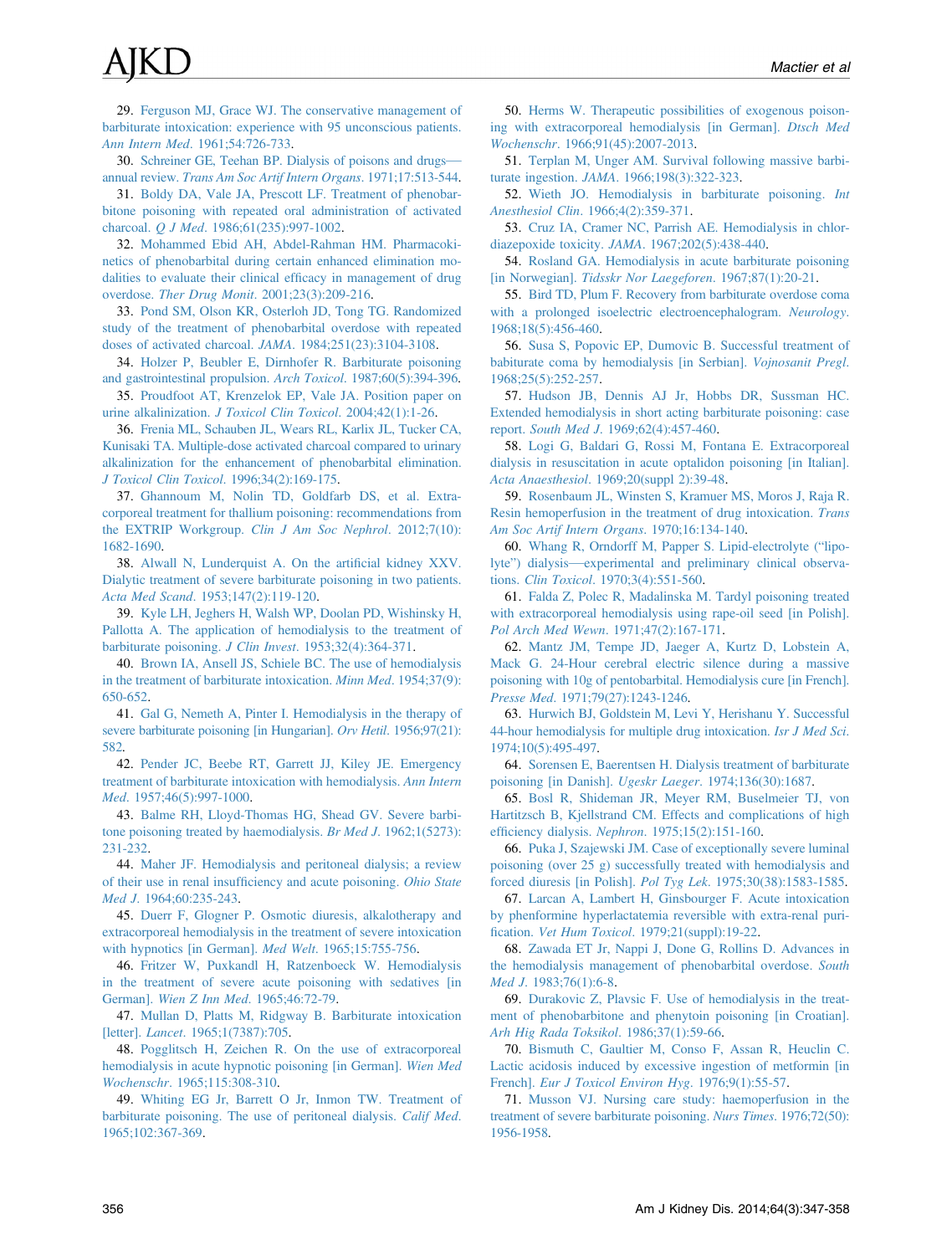<span id="page-10-0"></span>72. [Rosenbaum JL, Kramer MS, Raja R, Winsten S, Dalal F.](http://refhub.elsevier.com/S0272-6386(14)00884-1/sref71) [Hemoperfusion for acute drug intoxication.](http://refhub.elsevier.com/S0272-6386(14)00884-1/sref71) Kidney Int Suppl. [1976;10\(7\):S341-S342](http://refhub.elsevier.com/S0272-6386(14)00884-1/sref71).

73. [Voigtmann R, von Baeyer H, Sieberth HG. Charcoal](http://refhub.elsevier.com/S0272-6386(14)00884-1/sref72)[activated hemoperfusion](http://refhub.elsevier.com/S0272-6386(14)00884-1/sref72)[—](http://refhub.elsevier.com/S0272-6386(14)00884-1/sref72)[an important adjunct therapeutic method](http://refhub.elsevier.com/S0272-6386(14)00884-1/sref72) [in severe poisoning \[in German\].](http://refhub.elsevier.com/S0272-6386(14)00884-1/sref72) Med Welt. 1976;27(16):752-757.

74. [Arriagada Tapia S, Martinez del Rio G, Llorente Herbach J.](http://refhub.elsevier.com/S0272-6386(14)00884-1/sref73) [Barbiturate coma treated with peritoneal dialysis \[in Spanish\].](http://refhub.elsevier.com/S0272-6386(14)00884-1/sref73) Rev Chil Pediatr[. 1978;49\(1-6\):175-177](http://refhub.elsevier.com/S0272-6386(14)00884-1/sref73).

75. [Jorgensen KA, Christensen KN, Pedersen RS, Klitgaard NA.](http://refhub.elsevier.com/S0272-6386(14)00884-1/sref74) [Hemoperfusion in deliberate drug poisoning. Review and 2 case](http://refhub.elsevier.com/S0272-6386(14)00884-1/sref74) reports [in Danish]. Ugeskr Laeger[. 1978;140\(17\):960-963](http://refhub.elsevier.com/S0272-6386(14)00884-1/sref74).

76. [Knutsen KM, Skuterud B, Halvorsen S. Hemoperfusion](http://refhub.elsevier.com/S0272-6386(14)00884-1/sref75) [in poisoning \[in Norwegian\].](http://refhub.elsevier.com/S0272-6386(14)00884-1/sref75) Tidsskr Nor Legeforen. 1979;99(3): [172-174](http://refhub.elsevier.com/S0272-6386(14)00884-1/sref75).

77. [van Dijk B, Vonk CR, Dijkhuis IC. Detoxi](http://refhub.elsevier.com/S0272-6386(14)00884-1/sref76)fication of toxic [agents from the blood. Clinical results with a new hemoperfusion](http://refhub.elsevier.com/S0272-6386(14)00884-1/sref76) [system: the Hemopur 260 \[in Dutch\].](http://refhub.elsevier.com/S0272-6386(14)00884-1/sref76) Tijdschr Ziekenverpl. [1979;32\(16\):728-736.](http://refhub.elsevier.com/S0272-6386(14)00884-1/sref76)

78. [Garcia Perez JJ, Mendez Perez ML, Redondo Rodriguez M,](http://refhub.elsevier.com/S0272-6386(14)00884-1/sref77) [et al. Treatment of acute drug poisoning with hemoperfusion](http://refhub.elsevier.com/S0272-6386(14)00884-1/sref77) [through active coal and dialysis \[in Spanish\].](http://refhub.elsevier.com/S0272-6386(14)00884-1/sref77) Rev Clin Esp. [1980;156\(6\):413-418.](http://refhub.elsevier.com/S0272-6386(14)00884-1/sref77)

79. [Helliwell M. Severe barbiturate and paracetamol overdose:](http://refhub.elsevier.com/S0272-6386(14)00884-1/sref78) [the simultaneous removal of both poisons by haemoperfusion.](http://refhub.elsevier.com/S0272-6386(14)00884-1/sref78) Postgrad Med J[. 1980;56\(655\):363-365](http://refhub.elsevier.com/S0272-6386(14)00884-1/sref78).

80. [Trafford A, Horn C, Sharpstone P, O](http://refhub.elsevier.com/S0272-6386(14)00884-1/sref79)'Neal H, Evans R. [Hemoperfusion in acute drug toxicity.](http://refhub.elsevier.com/S0272-6386(14)00884-1/sref79) Clin Toxicol. 1980;17(4): [547-556](http://refhub.elsevier.com/S0272-6386(14)00884-1/sref79).

81. [Ciliberto G, Corticelli AS, Di Nino GF, Rossi R, Petrini F.](http://refhub.elsevier.com/S0272-6386(14)00884-1/sref80) [Clinical use of hemoperfusion over activated charcoal in cases of](http://refhub.elsevier.com/S0272-6386(14)00884-1/sref80) [drug poisoning \[in Italian\].](http://refhub.elsevier.com/S0272-6386(14)00884-1/sref80) Riv Tossicol Sper Clin. 1982;12(4-6): [161-173](http://refhub.elsevier.com/S0272-6386(14)00884-1/sref80).

82. [Bambauer R, Jutzler GA, Stolz D, Doenecke P. Detoxica](http://refhub.elsevier.com/S0272-6386(14)00884-1/sref81)[tion using a technically simpli](http://refhub.elsevier.com/S0272-6386(14)00884-1/sref81)fied plasma filtration system [in German]. Intensivmed[. 1982;19\(2\):79-82](http://refhub.elsevier.com/S0272-6386(14)00884-1/sref81).

83. [Cohan SL, Winchester JF, Gelfand MC. Treatment of](http://refhub.elsevier.com/S0272-6386(14)00884-1/sref82) [intoxication with charcoal hemadsorption.](http://refhub.elsevier.com/S0272-6386(14)00884-1/sref82) Drug Metab Rev. [1982;13\(4\):681-693.](http://refhub.elsevier.com/S0272-6386(14)00884-1/sref82)

84. [Pond S, Jacob P III, Humphreys M, Weiss R, Tong T.](http://refhub.elsevier.com/S0272-6386(14)00884-1/sref83) [Impaired metabolism of methylphenobarbital after a combined](http://refhub.elsevier.com/S0272-6386(14)00884-1/sref83) [drug overdose: treatment by resin hemoperfusion.](http://refhub.elsevier.com/S0272-6386(14)00884-1/sref83) J Toxicol Clin Toxicol[. 1982;19\(2\):187-196.](http://refhub.elsevier.com/S0272-6386(14)00884-1/sref83)

85. [Raper S, Crome P, Vale A, Helliwell M, Widdop B.](http://refhub.elsevier.com/S0272-6386(14)00884-1/sref84) [Experience with activated carbon-bead haemoperfusion columns](http://refhub.elsevier.com/S0272-6386(14)00884-1/sref84) [in the treatment of severe drug intoxication. A preliminary report.](http://refhub.elsevier.com/S0272-6386(14)00884-1/sref84) Arch Toxicol[. 1982;49\(3-4\):303-310.](http://refhub.elsevier.com/S0272-6386(14)00884-1/sref84)

86. [Bjaeldager PA, Friberg L, Kampmann JP, Christensen MS,](http://refhub.elsevier.com/S0272-6386(14)00884-1/sref85) [Jensen K. Hemoperfusion in severe barbiturate poisoning \[in](http://refhub.elsevier.com/S0272-6386(14)00884-1/sref85) Danish]. Ugeskr Laeger[. 1983;145\(47\):3653-3655.](http://refhub.elsevier.com/S0272-6386(14)00884-1/sref85)

87. [van Heijst AN, de Jong W, Seldenrijk R, van Dijk A. Coma](http://refhub.elsevier.com/S0272-6386(14)00884-1/sref86) [and crystalluria: a massive primidone intoxication treated with](http://refhub.elsevier.com/S0272-6386(14)00884-1/sref86) haemoperfusion. [J Toxicol Clin Toxicol](http://refhub.elsevier.com/S0272-6386(14)00884-1/sref86). 1983;20(4):307-318.

88. [Barber K, Chen SM, Ferguson R, Kramer MS, Raja RM.](http://refhub.elsevier.com/S0272-6386(14)00884-1/sref87) [Lidocaine removal during resin hemoperfusion for phenobarbital](http://refhub.elsevier.com/S0272-6386(14)00884-1/sref87) intoxication. Artif Organs[. 1984;8\(2\):229-231.](http://refhub.elsevier.com/S0272-6386(14)00884-1/sref87)

89. [Pach J, Groszek B, Brandys J, Negrusz A. Use of hemo](http://refhub.elsevier.com/S0272-6386(14)00884-1/sref88)[perfusion in the treatment of acute poisoning with the preparation](http://refhub.elsevier.com/S0272-6386(14)00884-1/sref88) Reladorm [in Polish]. Pol Tyg Lek[. 1987;42\(11\):333-334](http://refhub.elsevier.com/S0272-6386(14)00884-1/sref88).

90. [Smolle KH, Kullnig P, Logar C, Udermann H. Clinical](http://refhub.elsevier.com/S0272-6386(14)00884-1/sref89) [assessment and therapy of barbiturate poisoning \(based on 2](http://refhub.elsevier.com/S0272-6386(14)00884-1/sref89) [case reports\) \[in German\].](http://refhub.elsevier.com/S0272-6386(14)00884-1/sref89) Wien Klin Wochenschr. 1987;99(22): [793-798.](http://refhub.elsevier.com/S0272-6386(14)00884-1/sref89)

91. [Bentley C, Kjellstrand CM. The treatment of severe drug](http://refhub.elsevier.com/S0272-6386(14)00884-1/sref90) [intoxication with charcoal hemoperfusion in series with hemodi](http://refhub.elsevier.com/S0272-6386(14)00884-1/sref90)alysis. J Dial[. 1979;3\(4\):337-348.](http://refhub.elsevier.com/S0272-6386(14)00884-1/sref90)

92. [Kirchmair W. Hemoperfusion and hemodialysis in severe](http://refhub.elsevier.com/S0272-6386(14)00884-1/sref91) [poisoning with hypnotic drugs \[in German\].](http://refhub.elsevier.com/S0272-6386(14)00884-1/sref91) Munch Med Wschr. [1981;123\(7\):231-232](http://refhub.elsevier.com/S0272-6386(14)00884-1/sref91).

93. [Wehner J, Arand J, Todt H, Richter K. Phenobarbital](http://refhub.elsevier.com/S0272-6386(14)00884-1/sref92) [poisoning in a eutrophic term newborn infant. A case report \[in](http://refhub.elsevier.com/S0272-6386(14)00884-1/sref92) German]. Kinderarztl Prax[. 1991;59\(1-2\):31-34.](http://refhub.elsevier.com/S0272-6386(14)00884-1/sref92)

94. [Lin JL, Jeng LB. Critical, acutely poisoned patients treated](http://refhub.elsevier.com/S0272-6386(14)00884-1/sref93) [with continuous arteriovenous hemoperfusion in the emergency](http://refhub.elsevier.com/S0272-6386(14)00884-1/sref93) department. Ann Emerg Med[. 1995;25\(1\):75-80](http://refhub.elsevier.com/S0272-6386(14)00884-1/sref93).

95. [Sancak R, Kucukoduk S, Tasdemir HA, Belet N. Exchange](http://refhub.elsevier.com/S0272-6386(14)00884-1/sref94) [transfusion treatment in a newborn with phenobarbital intoxica](http://refhub.elsevier.com/S0272-6386(14)00884-1/sref94)tion. Pediatr Emerg Care[. 1999;15\(4\):268-270.](http://refhub.elsevier.com/S0272-6386(14)00884-1/sref94)

96. [Berman LB, Jeghers HJ, Schreiner GE, Pallotta AJ. He](http://refhub.elsevier.com/S0272-6386(14)00884-1/sref95)[modialysis, an effective therapy for acute barbiturate poisoning.](http://refhub.elsevier.com/S0272-6386(14)00884-1/sref95) JAMA[. 1956;161\(9\):820-827.](http://refhub.elsevier.com/S0272-6386(14)00884-1/sref95)

97. [Schreiner GE. The role of hemodialysis \(arti](http://refhub.elsevier.com/S0272-6386(14)00884-1/sref96)ficial [kidney\) in acute poisoning.](http://refhub.elsevier.com/S0272-6386(14)00884-1/sref96) AMA Arch Intern Med. 1958;102(6): [896-913](http://refhub.elsevier.com/S0272-6386(14)00884-1/sref96).

98. [Landmann J, Ribeiro RM, Bedran Y, Vianna T, Gentile A.](http://refhub.elsevier.com/S0272-6386(14)00884-1/sref97) [Treatment of acute barbiturate poisoning: dialysis by arti](http://refhub.elsevier.com/S0272-6386(14)00884-1/sref97)ficial kidney [in Portuguese]. Med Cir Farm[. 1959;21\(276\):121-132](http://refhub.elsevier.com/S0272-6386(14)00884-1/sref97).

99. [Del Greco F, Arieff AJ, Simon NM. Acute barbiturate and](http://refhub.elsevier.com/S0272-6386(14)00884-1/sref98) [glutethimide intoxication. Management by hemodialysis and](http://refhub.elsevier.com/S0272-6386(14)00884-1/sref98) peritoneal dialysis. [Q Bull Northwest Univ Med Sch](http://refhub.elsevier.com/S0272-6386(14)00884-1/sref98). 1962;36: [306-315](http://refhub.elsevier.com/S0272-6386(14)00884-1/sref98).

100. [Kessel M, Ibe K, Neuhaus G, Remmer H, Weller H.](http://refhub.elsevier.com/S0272-6386(14)00884-1/sref99) [Extracorporeal dialysis of luminal \[in German\].](http://refhub.elsevier.com/S0272-6386(14)00884-1/sref99) Klin Wochenschr. [1962;40:580-585](http://refhub.elsevier.com/S0272-6386(14)00884-1/sref99).

101. [Lubash GD, Ferrari MJ, Scherr L, Rubin AL. Sedative](http://refhub.elsevier.com/S0272-6386(14)00884-1/sref100) [overdosage and the role of hemodialysis.](http://refhub.elsevier.com/S0272-6386(14)00884-1/sref100) Arch Intern Med. 1962; [110:884-887](http://refhub.elsevier.com/S0272-6386(14)00884-1/sref100).

102. [Klinkmann H, Huebel A, Roehring A, Scharz F, Tredt HJ,](http://refhub.elsevier.com/S0272-6386(14)00884-1/sref101) [Precht K. Hemodialysis in severe poisoning \[in German\].](http://refhub.elsevier.com/S0272-6386(14)00884-1/sref101) Dtsch Gesundheitsw[. 1964;19:60-66.](http://refhub.elsevier.com/S0272-6386(14)00884-1/sref101)

103. [Linton AL, Luke RG, Speirs I, Kennedy AC. Forced](http://refhub.elsevier.com/S0272-6386(14)00884-1/sref102) [diuresis and haemodialysis in severe barbiturate intoxication.](http://refhub.elsevier.com/S0272-6386(14)00884-1/sref102) Lancet. [1964;1\(7341\):1008-1010.](http://refhub.elsevier.com/S0272-6386(14)00884-1/sref102)

104. [Gal G, Fazakas A, Nemeth A. Dialysis in the treatment of](http://refhub.elsevier.com/S0272-6386(14)00884-1/sref103) [barbiturate poisoning \[in German\].](http://refhub.elsevier.com/S0272-6386(14)00884-1/sref103) Z Gesamte Inn Med. 1965;20: [304-307](http://refhub.elsevier.com/S0272-6386(14)00884-1/sref103).

105. [Setter JG, Maher JF, Schreiner GE. Barbiturate intoxica](http://refhub.elsevier.com/S0272-6386(14)00884-1/sref104)[tion. Evaluation of therapy including dialysis in a large series](http://refhub.elsevier.com/S0272-6386(14)00884-1/sref104) [selectively referred because of severity.](http://refhub.elsevier.com/S0272-6386(14)00884-1/sref104) Arch Intern Med. 1966; [117\(2\):224-236.](http://refhub.elsevier.com/S0272-6386(14)00884-1/sref104)

106. [Kennedy AC, Briggs JD, Young N, Lindsay RM, Luke RG,](http://refhub.elsevier.com/S0272-6386(14)00884-1/sref105) [Campbell D. Successful treatment of three cases of very severe](http://refhub.elsevier.com/S0272-6386(14)00884-1/sref105) barbiturate poisoning. Lancet[. 1969;1\(7603\):995-998](http://refhub.elsevier.com/S0272-6386(14)00884-1/sref105).

107. [Stein G, Gerhardt W. Application of hemodialysis in](http://refhub.elsevier.com/S0272-6386(14)00884-1/sref106) [exogenous poisoning \[in German\].](http://refhub.elsevier.com/S0272-6386(14)00884-1/sref106) Z Arztl Fortbild (Jena). [1971;65\(6\):296-301.](http://refhub.elsevier.com/S0272-6386(14)00884-1/sref106)

108. [Premel-Cabic A, Alquier P, Bonhomme R, Allain P. Study](http://refhub.elsevier.com/S0272-6386(14)00884-1/sref107) [of barbiturate elimination during acute poisoning in man \[in French\].](http://refhub.elsevier.com/S0272-6386(14)00884-1/sref107) Therapie[. 1973;28\(5\):977-991.](http://refhub.elsevier.com/S0272-6386(14)00884-1/sref107)

109. [von Baeyer H, Kunst H, Freiberg J, Grosser KD,](http://refhub.elsevier.com/S0272-6386(14)00884-1/sref108) [Sieberth HG. Haemodialysis in intoxication with hypnotics \[in](http://refhub.elsevier.com/S0272-6386(14)00884-1/sref108) German]. [Dtsch Med Wochenschr](http://refhub.elsevier.com/S0272-6386(14)00884-1/sref108). 1974;99(5):189-190.

110. [Sanz Guajardo A, Montero Garcia A, Aguado Matorras A,](http://refhub.elsevier.com/S0272-6386(14)00884-1/sref109) [Torre Carballada MA, Sanchez Sicilia L. Value of hemodialysis](http://refhub.elsevier.com/S0272-6386(14)00884-1/sref109) [in the treatment of acute poisoning by barbiturates \[in Spanish\].](http://refhub.elsevier.com/S0272-6386(14)00884-1/sref109) Rev Clin Esp[. 1975;136\(2\):147-152](http://refhub.elsevier.com/S0272-6386(14)00884-1/sref109).